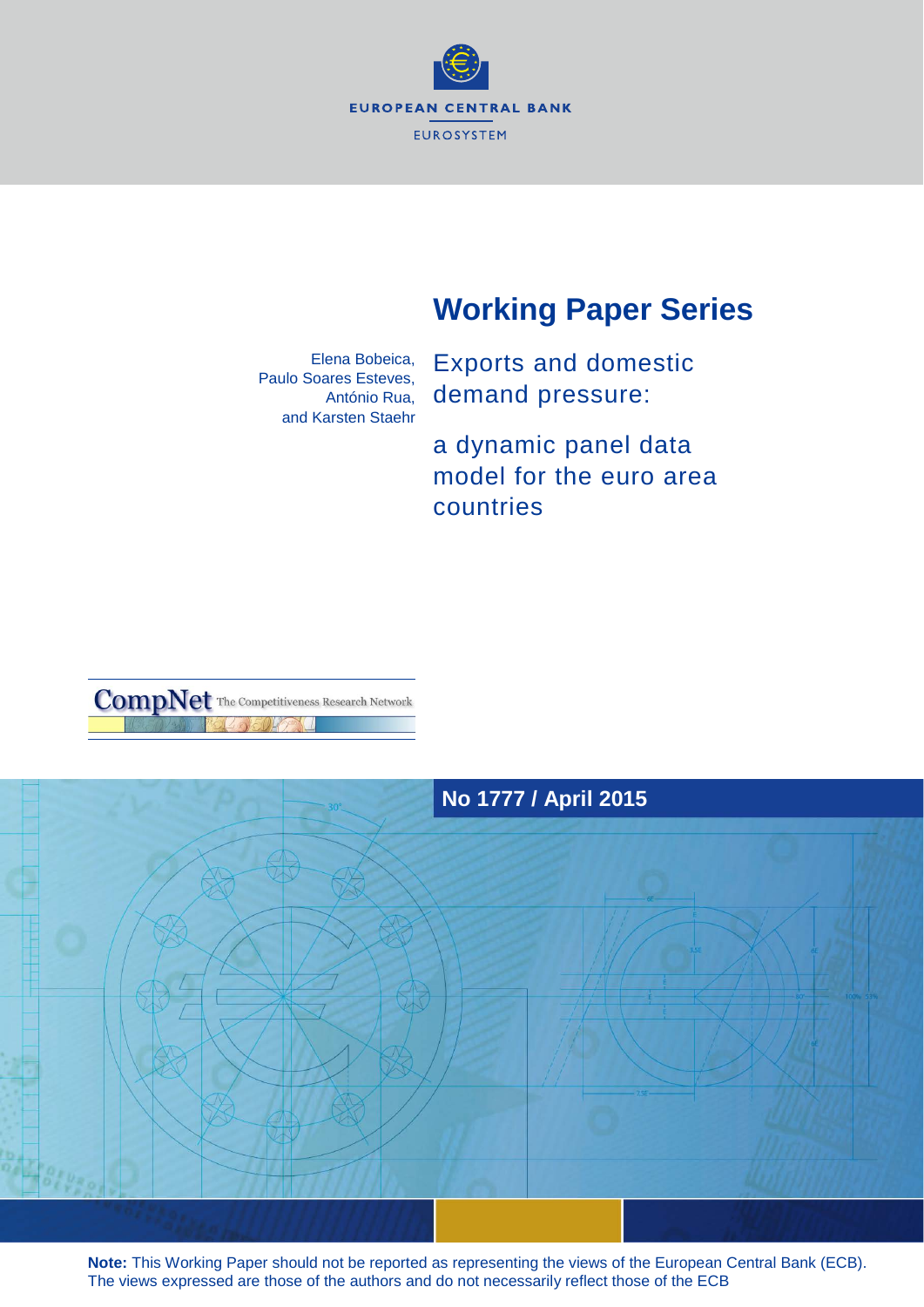## **Competitiveness Research Network**

This paper presents research conducted within the Competitiveness Research Network (CompNet). The network is composed of economists from the European System of Central Banks (ESCB) - i.e. the 29 national central banks of the European Union (EU) and the European Central Bank – a number of international organisations (World Bank, OECD, EU Commission) universities and think-tanks, as well as a number of non-European Central Banks (Argentina and Peru) and organisations (US International Trade Commission). The objective of CompNet is to develop a more consistent analytical framework for assessing competitiveness, one which allows for a better correspondence between determinants and outcomes.

The research is carried out in three workstreams: 1) Aggregate Measures of Competitiveness; 2) Firm Level; 3) Global Value Chains CompNet is chaired by Filippo di Mauro (ECB). Workstream 1 is headed by Pavlos Karadeloglou (ECB) and Konstantins Benkovskis (Bank of Latvia); workstream 2 by Antoine Berthou (Banque de France) and Paloma Lopez-Garcia (ECB); workstream 3 by João Amador (Banco de Portugal) and Frauke Skudelny (ECB). Monika Herb (ECB) is responsible for the CompNet Secretariat. The refereeing process of CompNet papers is coordinated by a team composed of Filippo di Mauro (ECB), Konstantins Benkovskis (Bank of Latvia), João Amador (Banco de Portugal), Vincent Vicard (Banque de France) and Martina Lawless (Central Bank of Ireland). The paper is released in order to make the research of CompNet generally available, in preliminary form, to encourage comments and suggestions prior to final publication. The views expressed in the paper are the ones of the author(s) and do not necessarily reflect those of the ECB, the ESCB, and of other organisations associated with the Network.

### **Acknowledgements**

The authors would like to thank the participants in the Competitiveness Research Network meeting held at the European Central Bank in July 2014, where a preliminary version of the paper was presented, and an anonymous referee.

### **Elena Bobeica**

European Central Bank; e-mail[: elena.bobeica@ecb.int](mailto:elena.bobeica@ecb.int)

#### **Paulo Soares Esteves**

Banco de Portugal; e-mail[: pmesteves@bportugal.pt](mailto:pmesteves@bportugal.pt)

## **António Rua**

Banco de Portugal, Universidade Nova de Lisboa; e-mail: [antonio.rua@bportugal.pt](mailto:antonio.rua@bportugal.pt)

#### **Karsten Staehr**

Tallinn University of Technology, Eesti Pank; e-mail[: karsten.staehr@eestipank.ee](mailto:karsten.staehr@eestipank.ee)

## **© European Central Bank, 2015**

| <b>Postal address</b> | 60640 Frankfurt am Main, Germany |
|-----------------------|----------------------------------|
| <b>Telephone</b>      | +49 69 1344 0                    |
| Internet              | www.ecb.europa.eu                |

All rights reserved. Any reproduction, publication and reprint in the form of a different publication, whether printed or produced electronically, in whole or in part, is permitted only with the explicit written authorisation of the ECB or the authors. This paper can be downloaded without charge from [www.ecb.europa.eu,](http://www.ecb.europa.eu/) from the Social Science Research Network electronic library at [http://ssrn.com](http://ssrn.com/) or from RePEc: Research Papers in Economics at [https://ideas.repec.org/s/ecb/ecbwps.html.](https://ideas.repec.org/s/ecb/ecbwps.html) Information on all of the papers published in the ECB Working Paper Series can be found on the ECB's website, [http://www.ecb.europa.eu/pub/scientific/wps/date/html/index.en.html.](http://www.ecb.europa.eu/pub/scientific/wps/date/html/index.en.html)

**ISSN 1725-2806 (online)**<br>**ISBN 978-92-899-1590-8 ISBN** 978-92-899-1590-8 **DOI** 10.2866/316297 **EU catalogue number** QB-AR-15-017-EN-N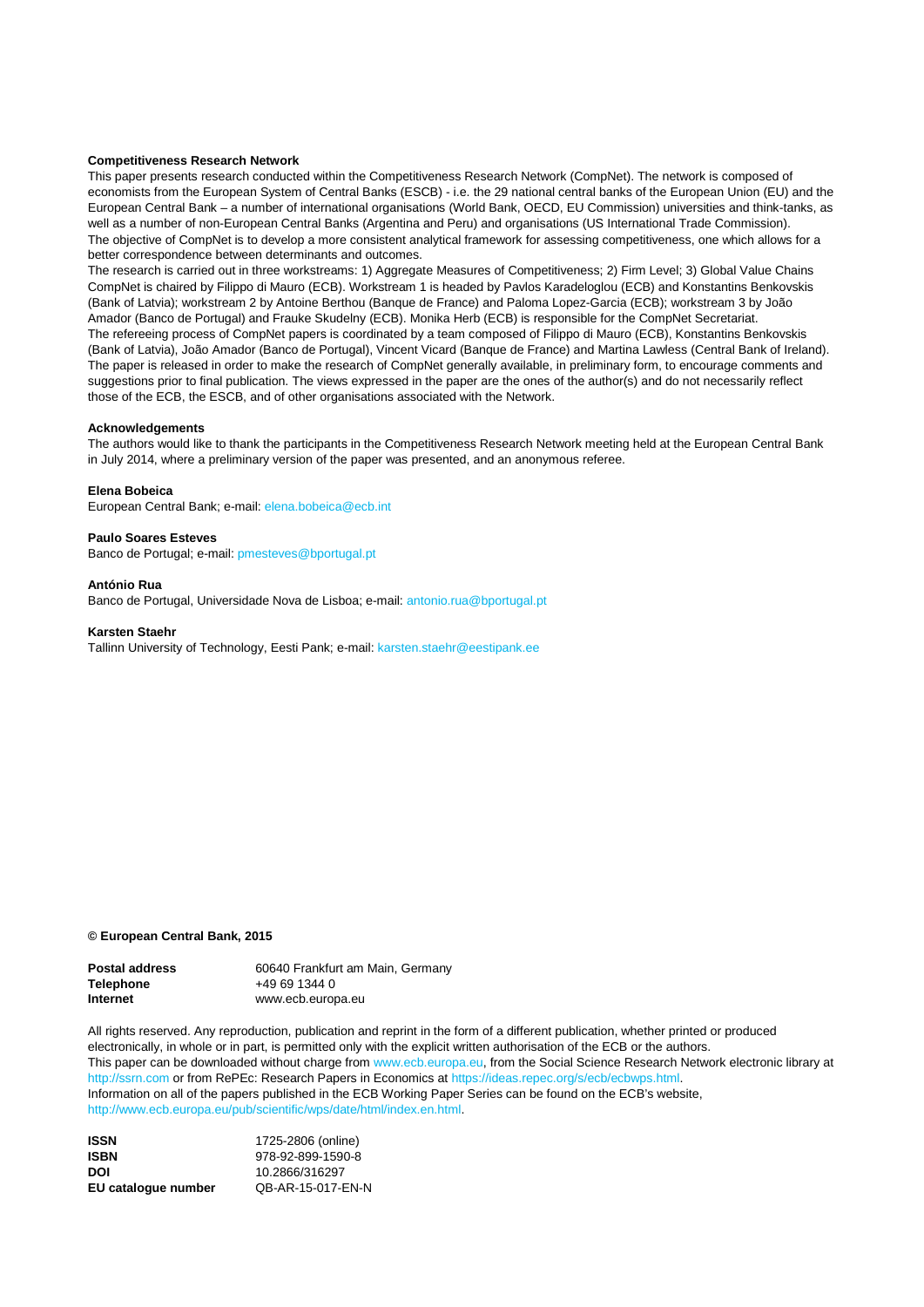## Abstract

The paper investigates the link between domestic demand pressure and exports by considering an error correction dynamic panel model for eleven euro area countries over the last two decades. The results suggest that there is a statistically significant substitution effect between domestic and foreign sales. Furthermore, this relationship appears to be asymmetric, as the link is much stronger when domestic demand falls than when it increases. Weakness in the domestic market translates into increased efforts to serve markets abroad, but, conversely, during times of boom, exports are not negatively affected by increasing domestic sales. This reorientation towards foreign markets was particularly important during the crisis period, and thus could represent a new adjustment channel to strong negative domestic shocks. The results have important policy implications, as this substitution effect between domestic and external markets might allow the euro area countries under stress to improve their trade outcomes with a relatively small downward pressure on domestic prices.

Keywords: Exports; Domestic Demand Pressure; Asymmetry. JEL classification: C22, C50, F10.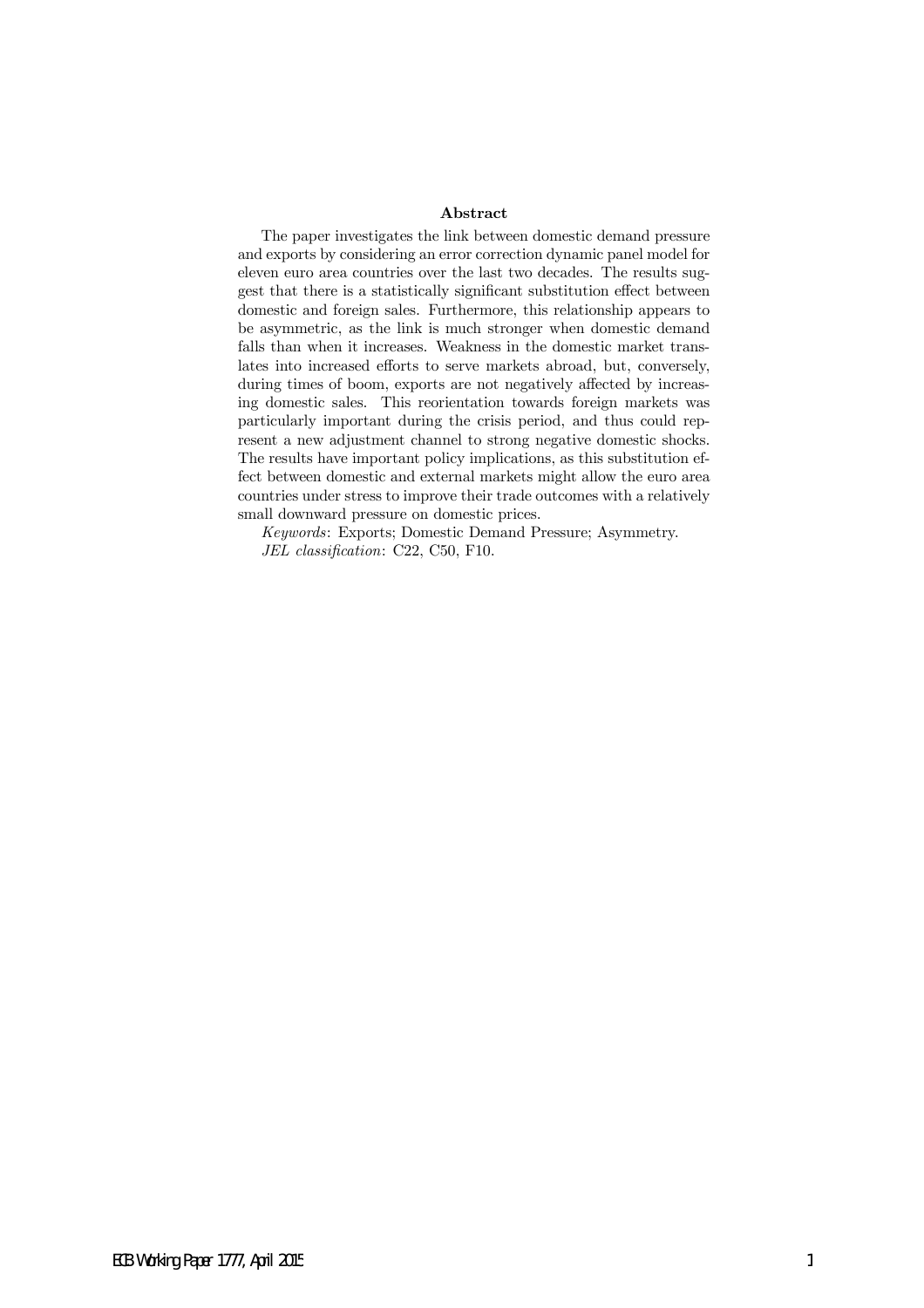## Non-technical summary

The export behavior is taken as a measure of macroeconomic performance. In the European context, the importance of export dynamics has been reinforced after the outbreak of the global economic and financial crisis, but the focus has mostly been on price or cost competitiveness indicators. This paper addresses the substitution between domestic and foreign market sales as an additional adjustment channel that could be particularly important in a framework of exchange rate stickiness endorsed by the existence of a common currency within a context of a low inflation rate.

In line with some recent studies at the firm level, but also with the findings at the macro level that the standard determinants of exports - such as external demand and cost or price competitiveness - do not fully explain exports developments, this paper evaluates the role of this adjustment channel for eleven euro area countries resorting to a dynamic panel data model for the period running from 1995 up to 2013.

The empirical results point to the significance of this effect. Furthermore, this relationship seems to be asymmetric, being stronger when domestic demand is declining than when it is increasing. This may suggest that firms try to substitute between domestic and foreign sales during periods of economic stress, but not cease exporting when domestic demand recovers as they already supported a sunk cost to entry in the external market. Such a nonlinearity is important to evaluate the persistence over time of the exports performance. In addition, based on a sub-sample analysis, the results suggest that this new adjustment mechanism was particular noteworthy during the most recent period in a context of absence of real exchange rate flexibility. This effect could be particularly relevant for countries under a macroeconomic adjustment process. In fact, the decline in domestic demand besides the negative impact on imports may also translate into a positive effect on exports reinforcing the correction of external imbalances.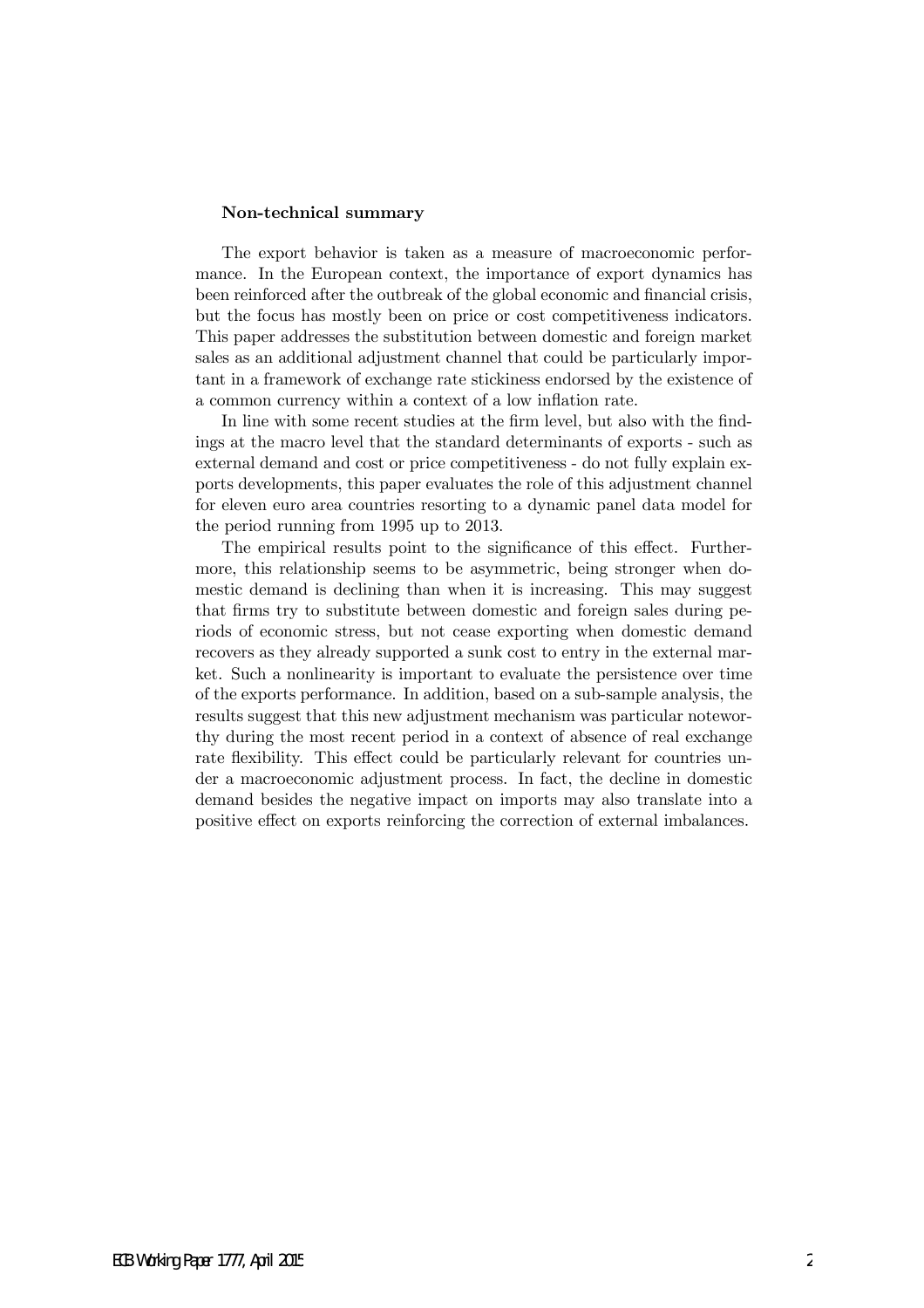# 1 Introduction

Export growth is often considered to be an important gauge of macroeconomic performance, contributing to a sustainable economic growth and job creation. In the European context, the importance of export dynamics has been reinforced after the outbreak of the global economic and financial crisis and the deep downturns experienced by many European countries. For several countries, exports have been the key driving force to exit the crisis, but the policy focus has mostly been on price or cost competitiveness and how to improve it, whereas other factors affecting external performance have largely been ignored (Hall, 2012).

Numerous studies find that the standard determinants of exports, such as external demand and cost or price competitiveness, do not fully explain exports developments (ECB, 2013; IMF, 2013; Christodoulopoulou and Tkačevs, 2014). Moreover, the estimated coefficients of price competitiveness measures tend to be relatively small, which translates into a slow adjustment of export volumes to relative price developments, which is particularly relevant for countries within a monetary union without the flexible exchange rate as an available policy instrument. These findings suggest that other factors might play a role for export performance, such as supplyside determinants related with the stronger than ever decline in domestic demand. This paper focuses on the linkages between domestic demand pressures and the evolution of exports in the euro area countries.

From a policy perspective, it is important to understand whether there is an additional channel which links domestic business cycle developments to export performance and whether this effect is a new endogenous adjustment mechanism created during the crisis, in the absence of nominal exchange rate flexibility and given the substantial compression of domestic demand across euro area countries. A possible substitution effect between domestic and foreign sales has been discussed in more policy-oriented studies in the context of assessing the success of the macroeconomic adjustment programs in the euro area countries that came under stress during the recent crisis (Pisani-Ferry et al., 2013; Gros et al., 2014).

From a theoretical point of view, the nature of the relationship between domestic demand and exports is not straightforward, as there are arguments for both a negative substitution effect and a positive complementary one. Nevertheless, under production capacity constraints, there will generally be a trade-off between sales to different markets and this induces a negative re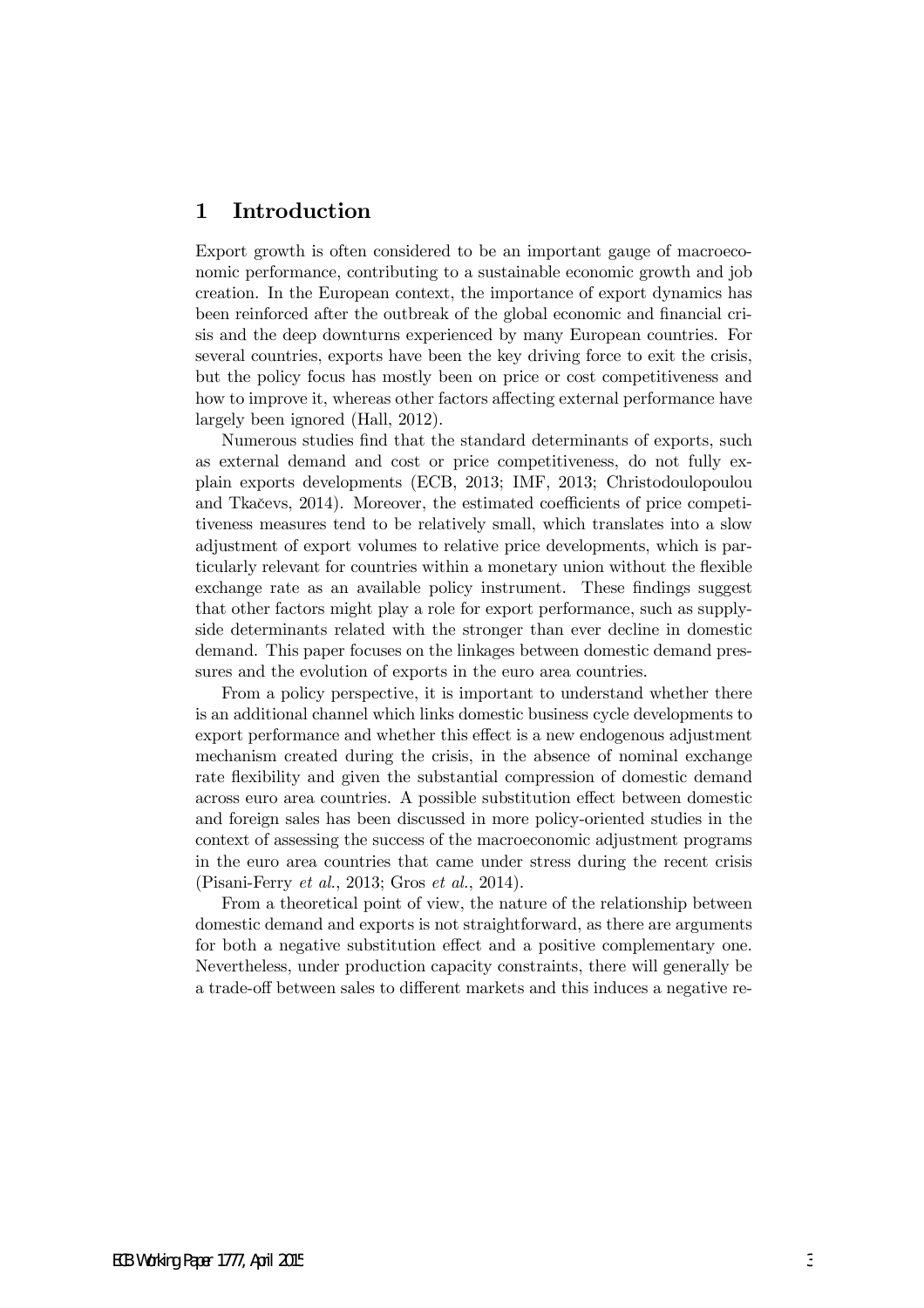lationship between sales to the external and domestic markets.<sup>1</sup> Resorting to a Melitz (2003) type model of international trade with demand uncertainty in which firms face market-specific shocks and short-run convex costs of production, it can be shown that firms react to a shock in one market by adjusting their sales in the other market (see, for example, Vannoorenberghe, 2012). It follows that exports may be a negative function of domestic sales, but also that the effect may be state-dependent and particularly pronounced in situations with very low capacity utilisation.

In fact, the relationship between domestic demand and exports may be asymmetric. In the presence of uncertainty and sunk costs to enter in the foreign market, the decision to start or stop exporting can be studied following the literature on investment under uncertainty (see, for example, Impullitti et al., 2012). Firms try to substitute between domestic and foreign sales during periods of economic stress, being more willing to pay the sunk cost for entering a new market and/or shifting part of its output abroad, the so-called survival-driven exports (Belke  $et$  al. (2014)). Firms will often choose not to cease exporting when foreign markets become relatively less profitable, as they would have to repay the sunk cost when the export market becomes more promising. Thus, in times of weak internal demand, firms might try to gain export market share, but in a subsequent boom they will continue serving the foreign markets. Such nonlinearity is important to evaluate the persistence over time of this effect on exports.

The empirical literature on this issue comprises both microeconometric and macroeconometric studies. The link between domestic demand and export sales is ultimately determined by firm behavior and their sales to different markets. Several recent microeconometric studies provide evidence of a negative relationship between domestic and external sales (see for example Vannoorenberghe (2012) for French firms and Altomonte, Sono and Vandenbussche (2013) for a dataset covering four European countries, namely France, Germany, Italy and UK). In addition, there is empirical evidence supporting the idea of a noteworthy persistence in the firm export status, suggesting an asymmetric reaction of exports to domestic demand (see for example Bernard and Wagner (2001) for German firms).

This paper investigates the relationship between domestic demand and exports from a macroeconomic perspective, building on the seminal paper of Ball et al. (1966) for the case of UK. In particular, the global financial crisis and its knock-on effects in Europe have recently rekindled the interest

<sup>&</sup>lt;sup>1</sup>See Esteves and Rua (2013, 2015) for a survey concerning the theoretical and empirical literature in the field.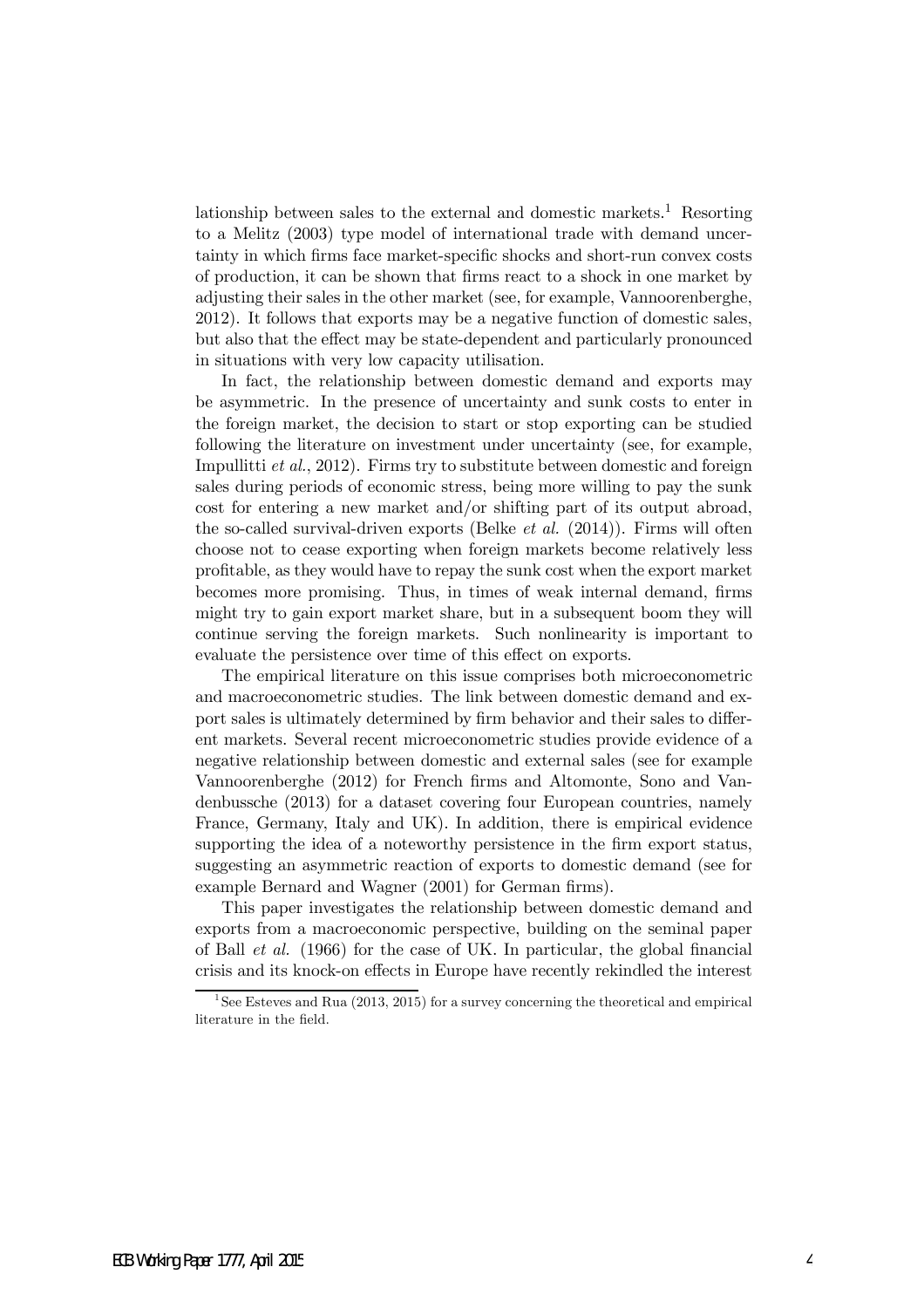in the effects of domestic demand on exports at the macroeconomic level. Esteves and Rua (2013) present evidence for the Portuguese economy using quarterly data for the last three decades and find that there is a negative relationship between domestic demand and exports, but also that the effect is stronger when domestic demand is declining than when it is increasing.

Belke et al. (2014) investigate the relationship between domestic conditions and exports for several individual euro area countries, namely Spain, Portugal, Italy, France, Ireland and Greece. Using a nonlinear smooth transition regression model, they find for Spain, Portugal and Italy a strong substitution effect between domestic demand and exports in periods where the deviations from average capacity utilization are large independent of their signal. A less strong substitution effect is found for Ireland and Greece during business cycle troughs, whereas during normal times and booms domestic and foreign sales appear to be complementary. For France, the evidence for this substitution effect is weak.

This paper extends the related literature in several directions. Firstly, the paper aims to assess the extent to which the substitution effect between domestic sales and exports identified so far for a limited set of countries is a general feature in euro area economies. One should note that we do not intend to explore potential differences of these effects across firms, sectors or countries. In particular, export market share equations are estimated on a quarterly panel dataset comprising eleven euro area countries from the mid-1990s and until the third quarter of 2013. The explanatory variables include fixed effects, the lagged dependent variable, measures of price or cost competitiveness and domestic demand. Secondly, the paper investigates the role of this effect during the current financial crisis. Following the theoretical discussion on the link between domestic demand and exports, we also assess whether this effect is state dependent, i.e. depending on whether domestic demand expands or contracts.

The remaining of the paper is organized as follows. Section 2 describes the considered dynamic panel data model. Section 3 provides a description of the dataset covering the period from 1995Q1 up to 2013Q3 for the eleven euro area countries as of January 1999. Section 4 discusses the results pointing to a negative relationship between domestic demand and exports in times of declining internal demand. Section 5 tries to explore the relevance of this effect during the latest economic and financial crisis. Finally, Section 6 concludes.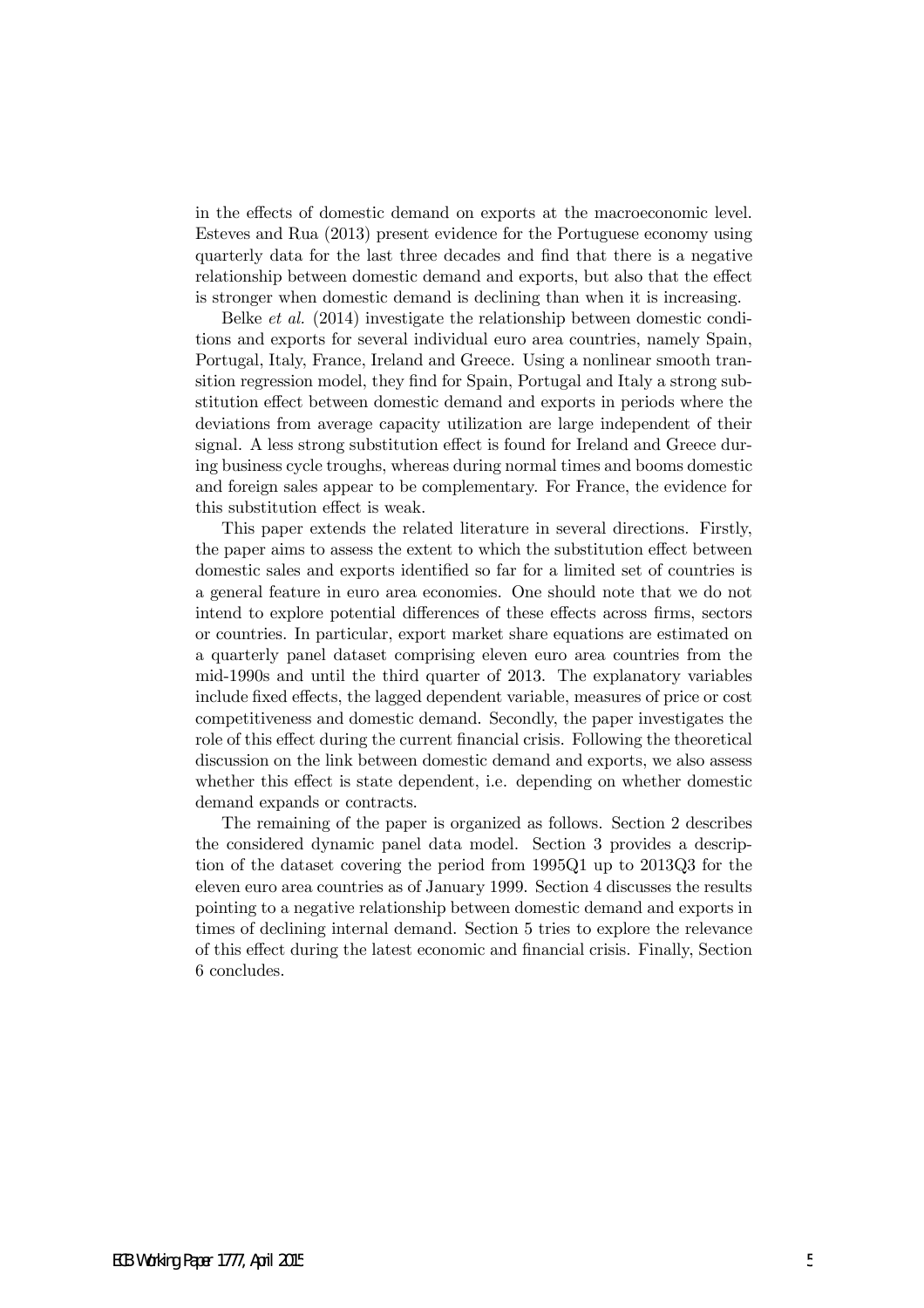# 2 A dynamic panel data model for the euro area countries

We model both short and long run determinants of export volumes by considering a dynamic panel error correction model.

As standard in the literature, and not rejected also by the data in our case, we assume a unit coefficient for the foreign demand. Hence, the focus is on the export market share performance, *i.e.* the difference between the export volumes of goods and services  $(X_t)$  and the foreign demand measured by the imports of goods of the main trade partners  $(D_t^*)$ . For the long-run dynamics, we consider a price/cost competitiveness indicator  $(E_t)$  (defined such as an increase represents an appreciation) whereas for the short-run behavior, we allow for lags of both the dependent variable and the price/cost competitiveness indicator as well as for lagged effects of domestic demand  $(DD_t)$  (see Esteves and Rua, 2013, 2015).

The considered general dynamic panel data model with an error correction mechanism is given by the following

$$
\Delta X_{t,i} - \Delta D_{t,i}^{*} = \alpha_{i} + \sum_{j=1}^{J} \beta_{j} \left( \Delta X_{t-j,i} - \Delta D_{t-j,i}^{*} \right) + \sum_{l=1}^{L} \gamma_{l} \Delta E_{t-l,i} + \sum_{s=1}^{S} \omega_{s} \Delta D D_{t-s,i} + \theta \left( X_{t-1,i} - D_{t-1,i}^{*} \right) + \lambda E_{t-1,i} + \varphi Trend
$$
\n(1)

where  $\theta$  reflects the speed of adjustment to long-run equilibrium and subscript *i* denotes the country. Besides the foreign demand with an unitary coefficient, the long-run evolution of exports depends on the real effective exchange rate with a coefficient given by  $\lambda/\theta$ . All variables except the trend are expressed in logs.

Following the approach in some related studies, a time trend  $(Trend)$ was also included. Fagan *et al.* (2001, 2005) included a deterministic trend in order to ensure a cointegrating relationship between the exports market share and the real exchange rate when developing the well-known Euro Area Wide model of the ECB. Similarly, Allard (2009) estimates error correction models characterizing export dynamics of Central European countries after the EU accession and a positive time trend was found significant. Di Mauro and Forster (2008) refer to the statistical significance of a negative time trend to explain euro area exports performance since 1999 (contrarily to the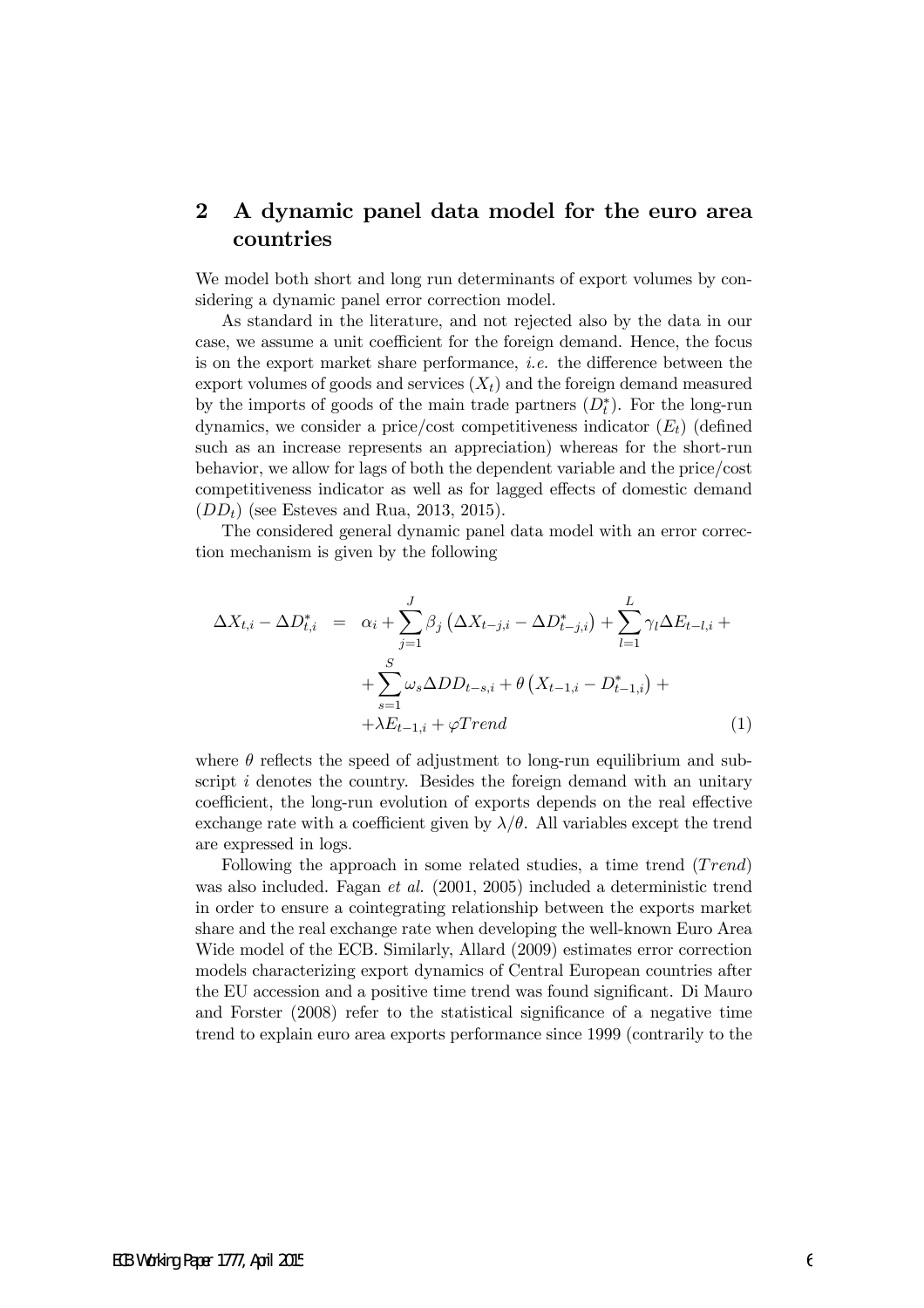findings observed in the early 90s), which may reflect the global integration of China. In fact, the latter authors find that if China is excluded (from both the extra-euro area export volumes and the euro area foreign demand variable), the negative time trend becomes insignificant. Hence, the interpretation of the  $Trend$  is not straightforward as it can capture the long-run effects of the so-called non-price competitiveness factors as it may reflect local trends due to specific sample periods.

# 3 Dataset

We consider all the euro area countries as of 1999, namely Germany, France, Italy, Spain, Netherlands, Belgium, Austria, Finland, Portugal, Ireland and Luxembourg. The data spans over the period starting in the first quarter of 1995 up to the third quarter of 2013 and is provided by Eurostat and by the ECB.

Exports are measured in terms of volumes and refer to both goods and services. The foreign demand is constructed as a geometric average of the import volumes of the main trading partners, where the weights correspond to the export shares of the euro area to the respective trading partner countries, as discussed in Hubrich and Karlsson (2010). The price and cost competitiveness indicators are the ECB Harmonized Competitiveness Indicators, which are comparable measures across countries of the real effective exchange rate computed using the following deflators: GDP deflator (GDP), consumer price index (CPI) and unit labor cost in total economy (ULCT). The real effective exchange rate measures are computed vis-à-vis 37 euro area and non-euro area countries using weights based on trade in manufactured goods. The domestic demand measure refers to the final demand including stocks, working day and seasonally adjusted.

Tests for identifying the order of integration were performed both for individual series and within a panel framework. The findings suggest that the real variables are  $I(1)$ , whereas the presence of a unit root is not so straightforward in the case of the relative price/cost measures. However, following Dieppe and Warmedinger (2007), we assume that these variables are I(1) and suitable for cointegration analysis.

## 4 Results

The choice of the lag structure was determined using a general to specific approach, having as a starting point a specification comprising four lags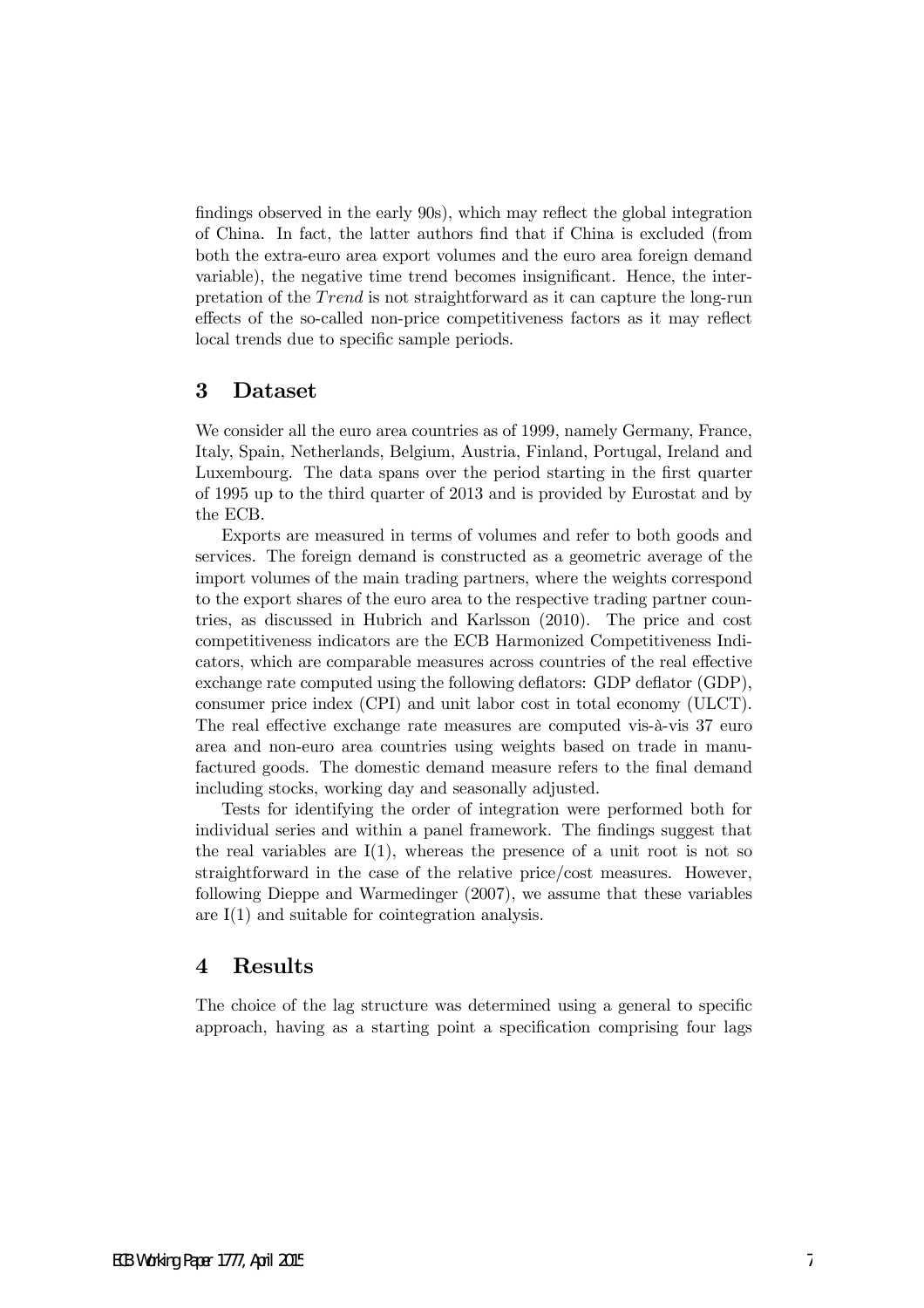of each variable for the short run dynamics. The non-significant lags were eliminated sequentially, starting with the least significant one. Given that it is not straightforward a priori, neither conceptually nor empirically, which price/cost competitiveness indicator is more relevant for export developments (see Ca'Zorzi and Schnatz, 2007), we investigate the effect of domestic demand on exports using several real effective exchange rates for robustness purposes. Table 1 presents the estimation results of the panel model presented in equation  $(1)^2$ . The p-values of the usual t-statistic for significance testing are shown underneath the estimated coefficients.

<sup>&</sup>lt;sup>2</sup>All the estimation results presented have been obtained using the usual fixed effects estimator. One should mention that the presence of the lagged endogenous variable might suggest the use of the well-known Arellano and Bond (1991) procedure. Firstly, the several estimation exercises conducted, using the Arellano and Bond procedure, to assess the sensitivity of the results to the estimation procedure pointed to qualitatively similar findings. Secondly, one should stress that the latter method has been developed for panels with a short time dimension and a very large number of cross-section observations. When the number of periods is large and the cross section is small, the use of this alternative estimator may lead to a loss of efficiency. On the other hand, the fixed effects estimator becomes consistent as the number of periods gets large (see Nickell (1981) and Alvarez and Arellano (2003)).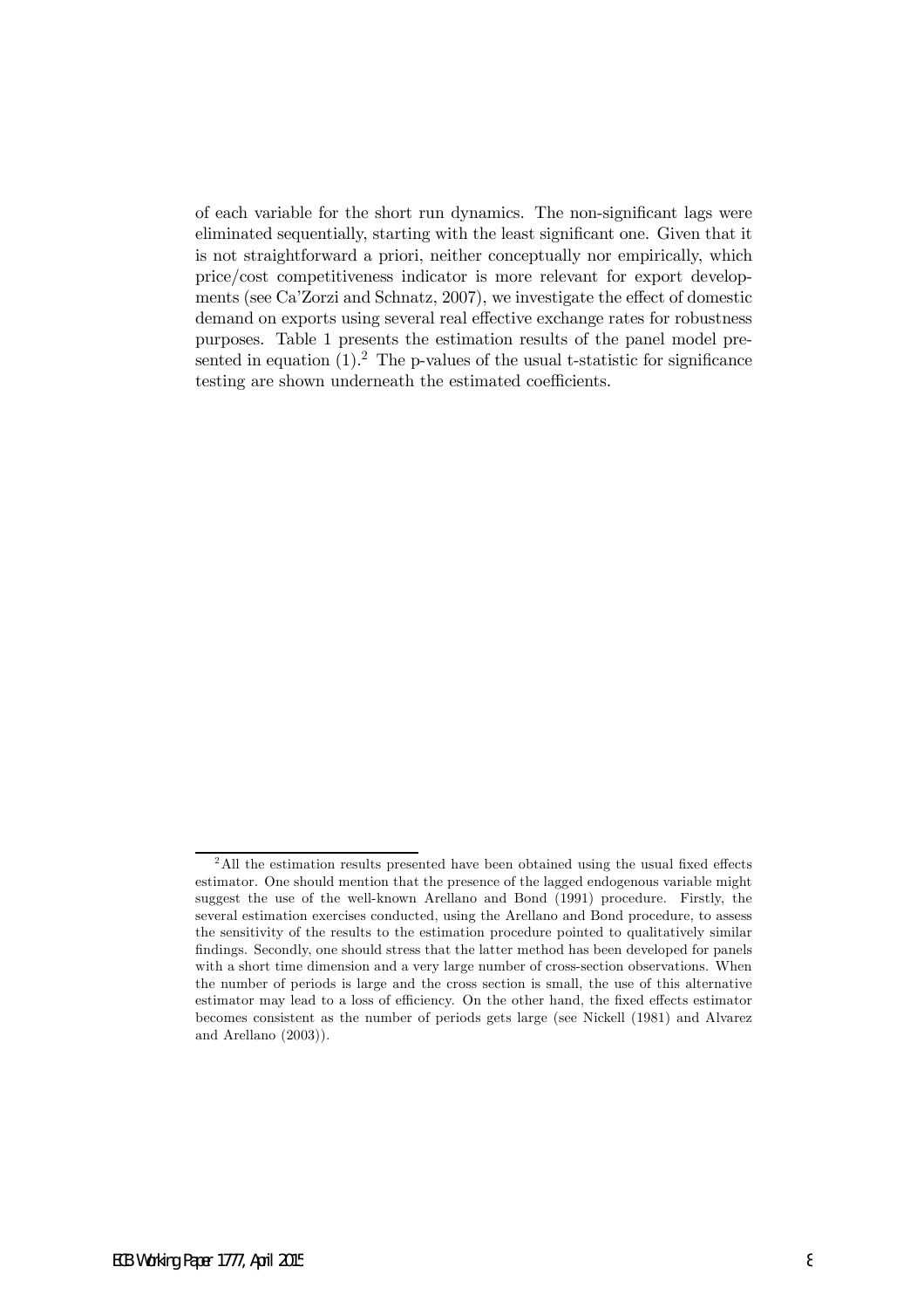|                                     | GDP        | CPI        | ULCT       |
|-------------------------------------|------------|------------|------------|
| Constant                            | 0.696      | 0.702      | 0.740      |
|                                     | 5.96       | 5.38       | 5.99       |
| $\Delta X_{t-1} - \Delta D_{t-1}^*$ | $-0.260$   | $-0.265$   | $-0.264$   |
|                                     | $-7.60$    | $-7.78$    | $-7.68$    |
| $\Delta X_{t-3} - \Delta D_{t-3}^*$ | $-0.096$   | $-0.097$   | $-0.099$   |
|                                     | $-2.88$    | $-2.92$    | $-2.96$    |
| $\Delta E_{t-1}$                    | $-0.097$   | $-0.131$   | $-0.104$   |
|                                     | $-1.67$    | $-1.92$    | $-2.25$    |
| $\Delta E_{t-2}$                    | $-0.129$   | $-0.209$   | $-0.096$   |
|                                     | $-2.27$    | $-3.12$    | $-2.12$    |
| $\Delta DD_{t-2}$                   | $-0.097$   | $-0.120$   | $-0.127$   |
|                                     | $-2.21$    | $-2.74$    | $-2.87$    |
| $X_{t-1} - D_{t-1}^*$               | $-0.051$   | $-0.048$   | $-0.056$   |
|                                     | $-5.80$    | $-5.48$    | $-6.11$    |
| $E_{t-1}$                           | $-0.042$   | $-0.048$   | $-0.041$   |
|                                     | $-2.79$    | $-2.62$    | $-3.01$    |
| Trend                               | $-0.00026$ | $-0.00025$ | $-0.00025$ |
|                                     | $-6.55$    | $-6.25$    | $-6.27$    |
|                                     |            |            |            |
| $R^2$                               | 0.189      | 0.198      | 0.193      |
| Countries                           | 11         | 11         | 11         |
| Observations                        | 765        | 765        | 765        |
| Sample period                       | 96Q1-13Q3  | 96Q1-13Q3  | 96Q1-13Q3  |

Table 1: Estimated models with domestic demand pressure in the short-run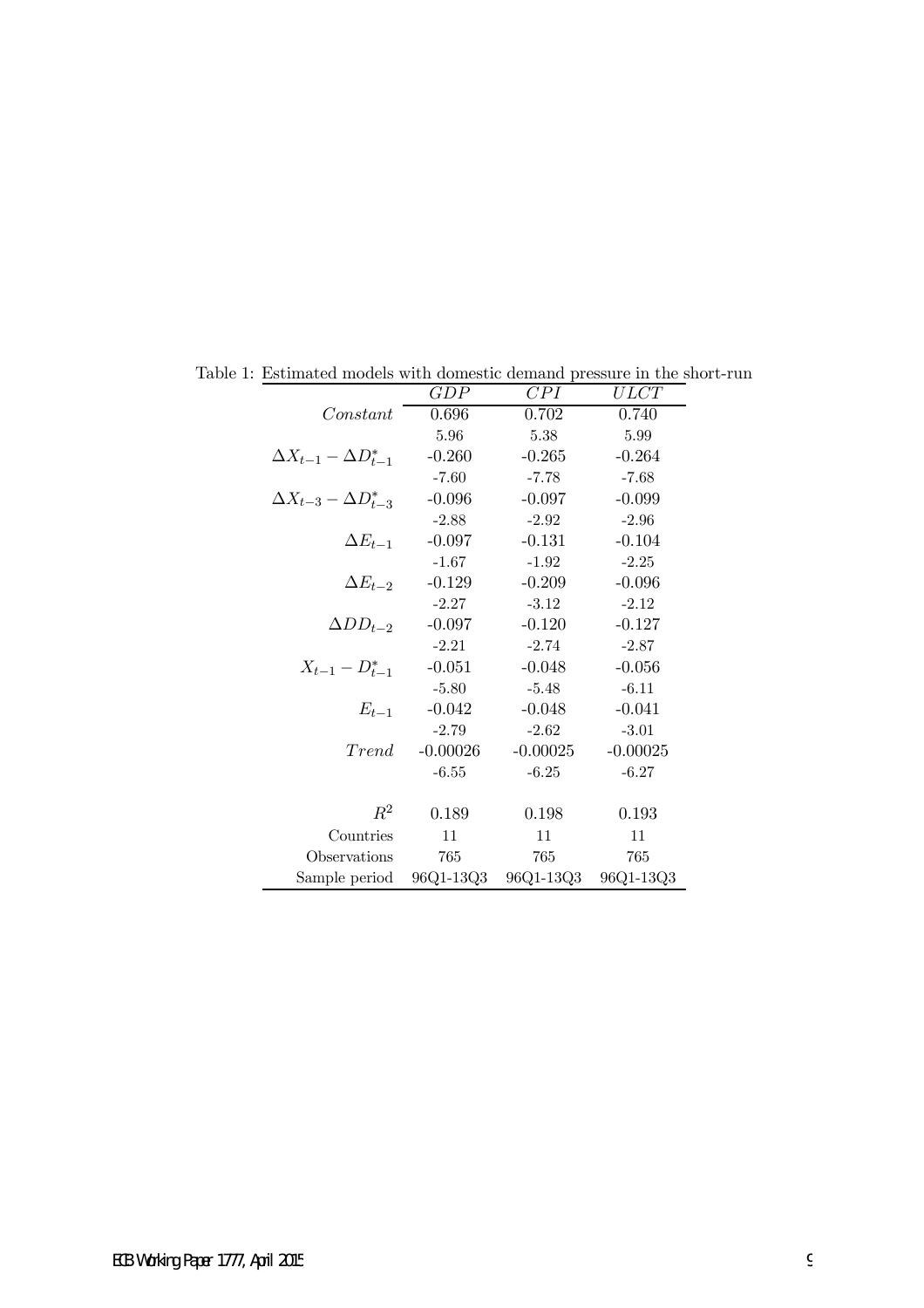The existence of a correction mechanism towards the long run equilibrium is confirmed by the statistically significant and negative error correction term; the magnitude of this term is similar across the considered measures of price/cost competitiveness. Panel cointegration tests also seem to suggest the presence of a cointegration relationship among the chosen variables. Nevertheless, bearing in mind the potential caveats of panel cointegration modelling in a context of a relatively modest sample size period and the eventual presence of structural breaks in the long-run relationship, we also considered model estimation using only first difference variables. We found that all the main findings reported troughout the paper still hold when one discards the long-run part.<sup>3</sup>

From Table 1, the price competitiveness indicator always appears with a negative sign in the long-run, that is, an appreciation hurts exports performance. In particular, the implied long-run elasticity of price competitiveness is estimated to lie between 0.7 and 1.0 depending on the price indicator which is in line with previous literature findings (e.g. Fagan et al. (2001,  $2005$ )).<sup>4</sup> The time trend is strongly significant, evidencing a decline in exports market shares of euro area countries beyond what could be explained by price/cost competitiveness. Although it is not clear from a theoretical standpoint what would be the expected sign or magnitude, we also assessed the inclusion of domestic demand in the long-run relationship. As also found for the Portuguese case (see Esteves and Rua, 2013, 2015), it was not statistically significant for the panel of euro area countries.

Concerning the short-run dynamics, the lagged values of the considered real effective exchange rates appear to impact market share growth with a negative sign, as implied by economic theory. Both the one- and threeperiod lags of export market share change are retained as being significant and also exhibit similar coefficients across price competitiveness measures.

On top of the traditional export determinants, domestic demand appears to significantly influence export market shares on the short-run with a twoperiod lag, with the results pointing to a negative elasticity around 10 per cent.

From a policy point of view it is important to assess whether the negative influence of domestic demand pressure on trade outcomes is an effect which appears only during economic downturns or whether there is a trade-off

 $3$ All the results are available from the authors upon request.

<sup>4</sup>The long-run elasticities of price competitiveness (given by the ratio between the coefficient of the real effective exchange rate and the speed of adjustment) are 0.82, 1.00 and 0.73 for the models using the indicators based on the GDP deflator, the CPI and the ULCT, respectively.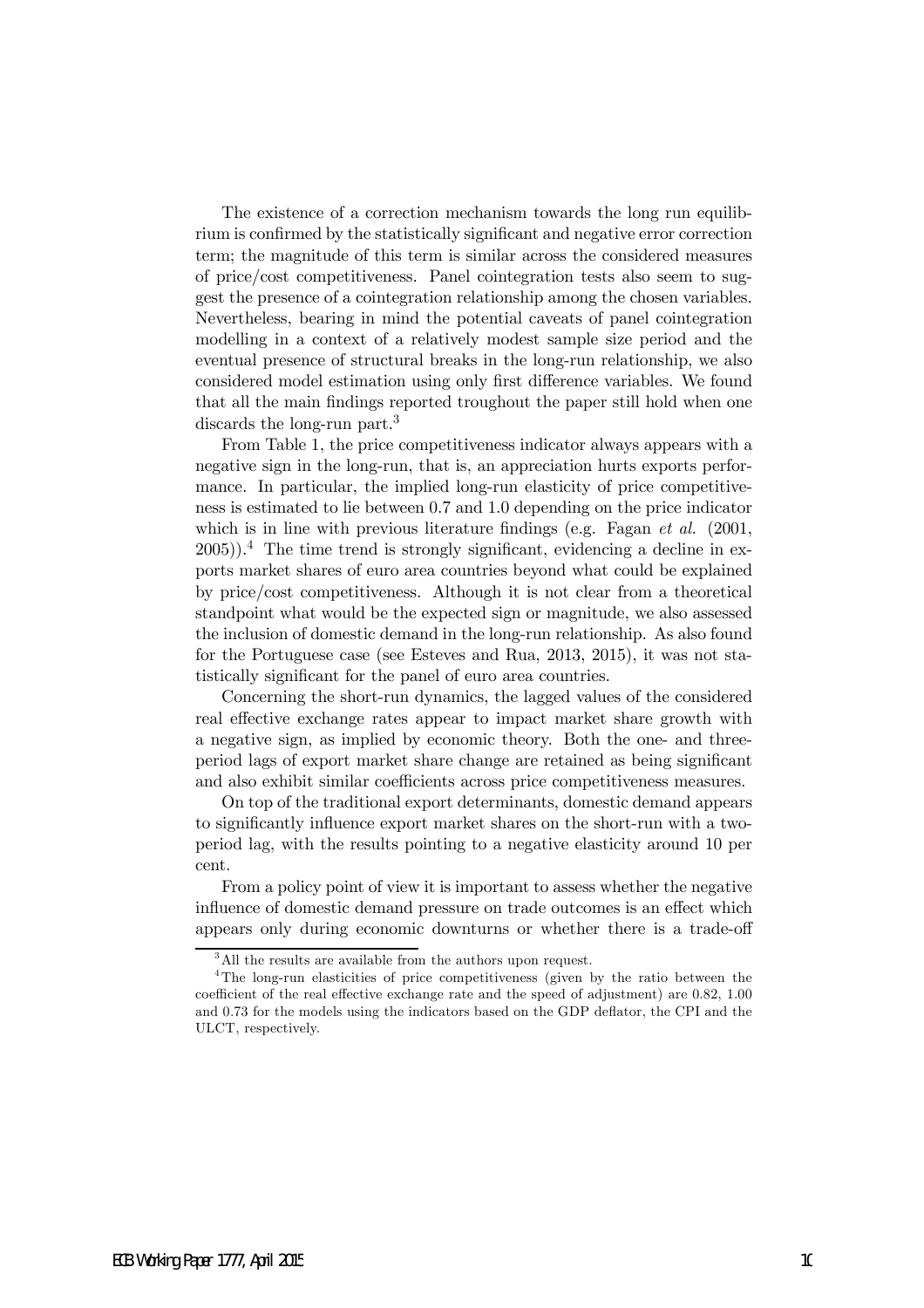between domestic sales and exports also during growth periods. In order to investigate this, we test for the existence of an asymmetric relationship between domestic demand and exports by splitting domestic demand in two different variables, depending of its change being positive  $(\Delta DD^+)$  or negative  $(\Delta D D^{-})$ , that is

$$
\Delta DD_t^+ = \begin{cases} 1 \text{ if } \Delta DD_t > 0 \\ 0 \text{ if } \Delta DD_t < 0 \end{cases}
$$

$$
\Delta DD_t^- = \begin{cases} 0 \text{ if } \Delta DD_t > 0 \\ 1 \text{ if } \Delta DD_t < 0 \end{cases}
$$

Therefore, we consider the following model

$$
\Delta X_{t,i} - \Delta D_{t,i}^{*} = \alpha_{i} + \sum_{j=1}^{J} \beta_{j} \left( \Delta X_{t-j,i} - \Delta D_{t-j,i}^{*} \right) + \sum_{l=1}^{L} \gamma_{l} \Delta E_{t-l,i} + \sum_{s=1}^{S} \omega_{s} \Delta D D_{t-s,i}^{+} + \sum_{p=1}^{P} \psi_{p} \Delta D D_{t-p,i}^{-} + \theta \left( X_{t-1,i} - D_{t-1,i}^{*} \right) + \lambda E_{t-1,i} + Trend
$$
\n(2)

The resulting estimated models allowing for the asymmetric impact of domestic demand on export performance are reported in Table 2.

The estimation results for models (1) and (2) are broadly similar in what concerns the coefficients and corresponding statistical significance. However, regarding the domestic demand variable, it appears that only the negative changes in domestic demand present a statistical significant negative effect on exports dynamics, regardless of the price competitiveness measure.<sup>5</sup> During times of crisis, an insufficient domestic demand relative to existing productive capacity would translate into increased efforts to export and willingness to pay the sunk costs associated to entering foreign markets. Having paid this sunk cost can explain why exports are not negatively affected by a rebound in domestic demand. This asymmetric effect implies that gains in market share as a result of falling domestic demand would not necessarily lead to a cyclical, transitory improvement in export market shares, but to a more lasting expansion of the export sector. Once this asymmetry is taken on board, judging by the magnitude of the coefficients and statistical

<sup>&</sup>lt;sup>5</sup>Before its exclusion from the regressions presented above, the coefficient associated with positive changes of domestic demand presented a value close to zero with a very low t-ratio.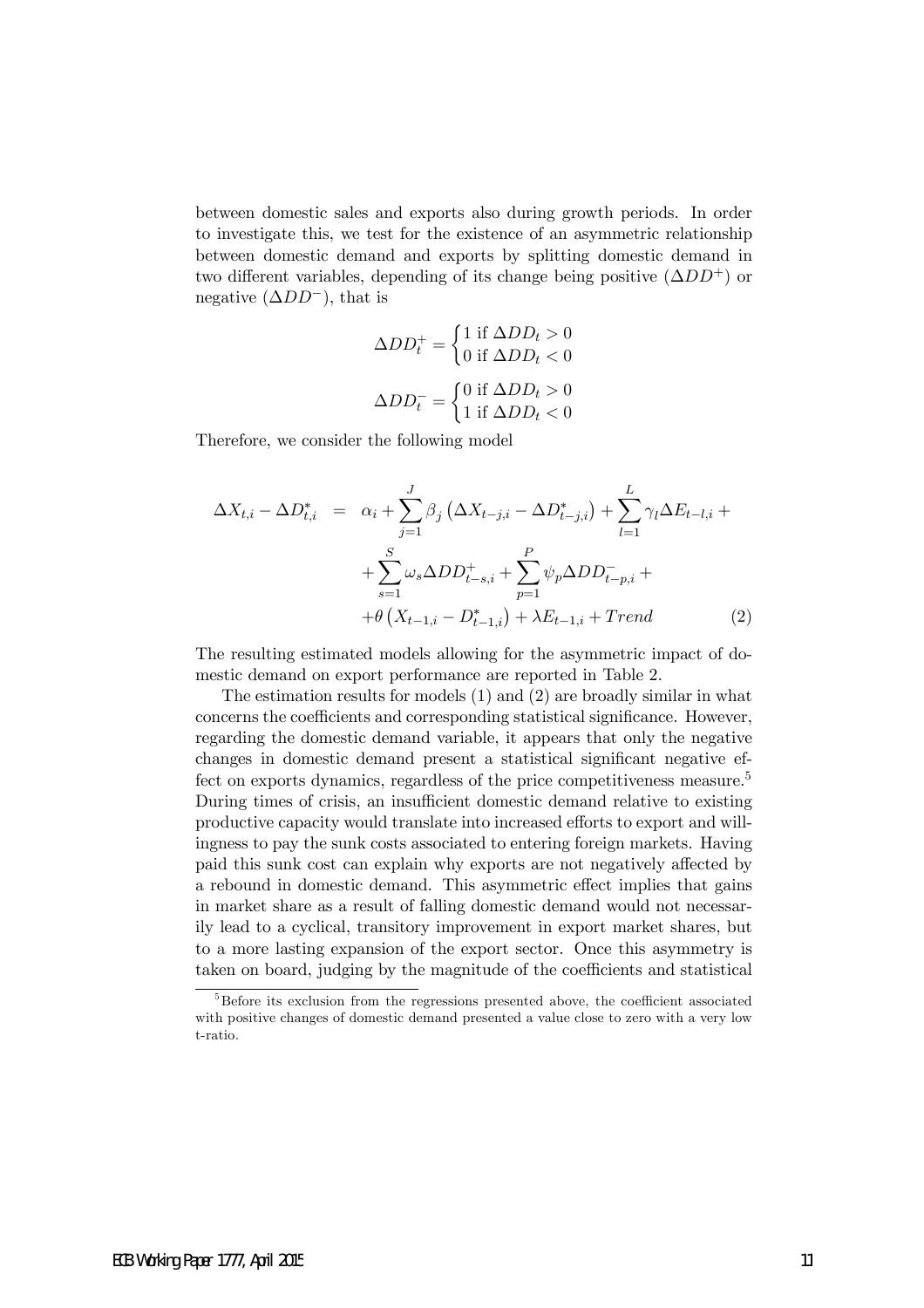|                                     | GDP        | CPI        | ULCT       |
|-------------------------------------|------------|------------|------------|
| Constant                            | 0.694      | 0.705      | 0.748      |
|                                     | 5.96       | 5.42       | 6.07       |
| $\Delta X_{t-1} - \Delta D_{t-1}^*$ | $-0.261$   | $-0.267$   | $-0.266$   |
|                                     | $-7.65$    | $-7.85$    | $-7.75$    |
| $\Delta X_{t-3} - \Delta D_{t-3}^*$ | $-0.096$   | $-0.097$   | $-0.099$   |
|                                     | $-2.88$    | $-2.92$    | $-2.96$    |
| $\Delta E_{t-1}$                    | $-0.092$   | $-0.130$   | $-0.100$   |
|                                     | $-1.59$    | $-1.91$    | $-2.15$    |
| $\Delta E_{t-2}$                    | $-0.122$   | $-0.199$   | $-0.090$   |
|                                     | $-2.16$    | $-2.97$    | $-2.00$    |
| $\Delta DD_{t-2}^-$                 | $-0.220$   | $-0.254$   | $-0.271$   |
|                                     | $-2.83$    | $-3.30$    | $-3.50$    |
| $X_{t-1} - D_{t-1}^*$               | $-0.051$   | $-0.048$   | $-0.056$   |
|                                     | $-5.80$    | $-5.48$    | $-6.15$    |
| $E_{t-1}$                           | $-0.042$   | $-0.049$   | $-0.042$   |
|                                     | $-2.80$    | $-2.68$    | $-3.13$    |
| Trend                               | $-0.00026$ | $-0.00025$ | $-0.00025$ |
|                                     | $-6.63$    | $-6.29$    | $-6.31$    |
|                                     |            |            |            |
| $R^2$                               | 0.192      | 0.202      | 0.197      |
| Countries                           | 11         | 11         | 11         |
| Observations                        | 765        | 765        | 765        |
| Sample period                       | 96Q1-13Q3  | 96Q1-13Q3  | 96Q1-13Q3  |

Table 2: Estimated models allowing for asymmetric impact of domestic demand pressure

significance, the link between domestic demand and export performance is stronger than in the case of model (1).

As a sensitivity exercise, the models (1) and (2) were estimated excluding one country at a time. It was found that the results did not change much. This means that the results are not being driven by any particular country reinforcing the idea that this substitution effect is a broad feature of the euro area countries.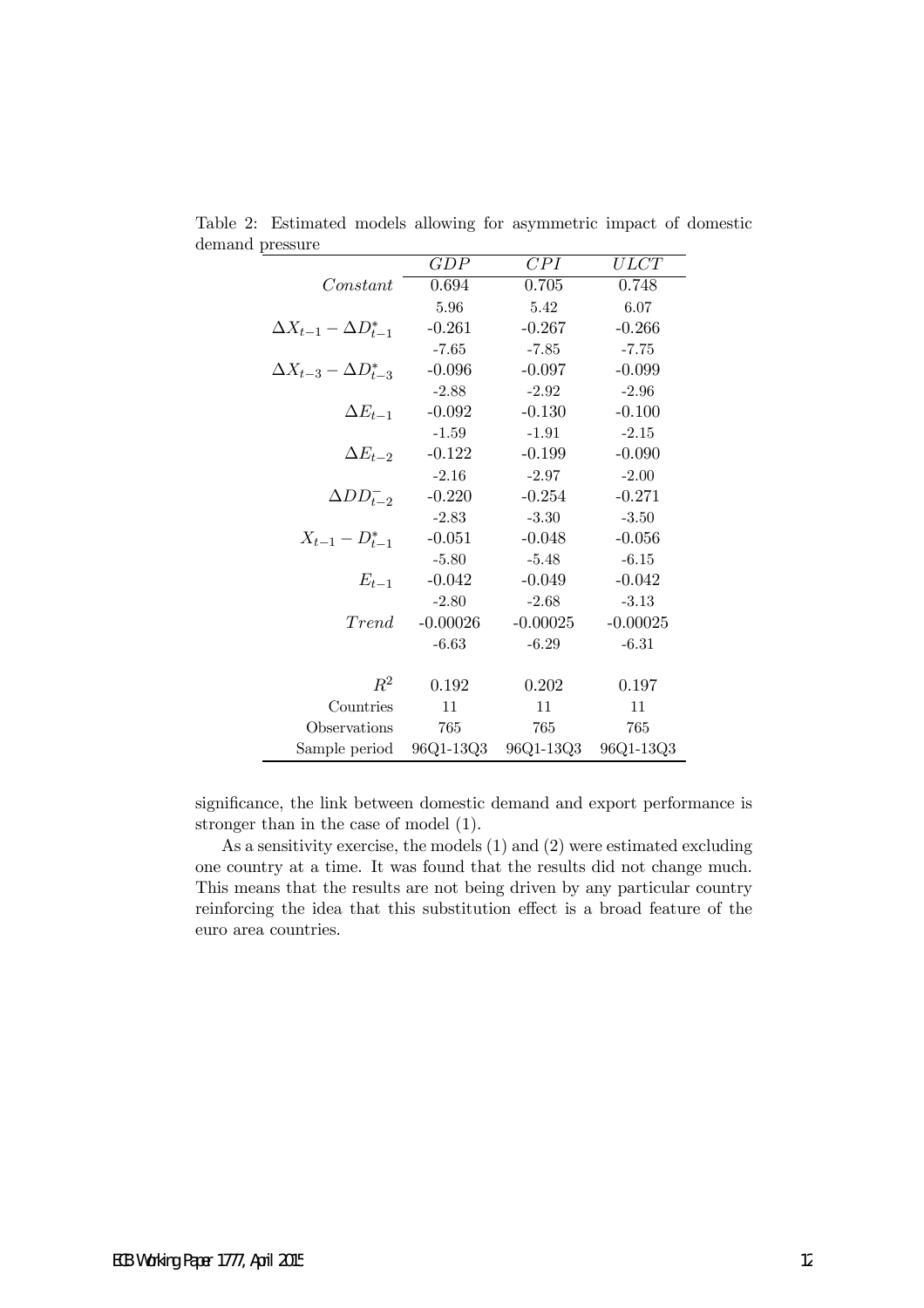# 5 The importance of the latest economic crisis

The above results suggest that this negative relationship could have been particularly important during the latest economic and financial crisis given that this period was marked by noteworthy domestic demand declines in several countries. In order to evaluate the role of this channel during the crisis, the sample is split into two periods: from the beginning of 1996 up to the end of 2006 and from the first quarter of 2007 up to the end of the sample. Given the data constraints, we keep the specification identified via a general to specific approach for the entire sample; we do not consider the version including asymmetry given the high concentration of negative changes in domestic demand since the beginning of the crisis. Hence, to shed some light on the above issue, two exercises were carried out.

First, for model (1), that is without asymmetry, we investigate to what extent the coefficients associated with domestic demand and real effective exchange rate differ across the two sub-samples (see Tables 3 and 4).

Tables 3 and 4 show that price/cost competitiveness indicators tend to be statistically significant in the pre-crisis period, as opposed to the domestic demand variable. Since the outburst of the crisis, domestic demand has gained explanatory power when modelling export performance, while the role of the real exchange rate has become less important. This suggests that during the current crisis, the substitution effect between sales to domestic and foreign markets became a very noticeable adjustment mechanism, allowing to react to the pronounced negative shocks in a context where nominal exchange rates are not available as policy instrument at the country level and the low levels of inflation do not allow for a stronger role of the real effective exchange rate.

In addition, one should also mention the difference between the two sample periods in what concerns the coefficient associated with the time trend. While it is negative and significant in the first sample period it becomes not statistically different from zero in the second one. This result is in line with the findings of Di Mauro and Forster (2008) who found that the evolution of euro area countries export market shares were negatively affected until 2007 by the integration of China in the world trade.

Second, another exercise was carried out to reinforce the previous findings and to assess if such link is more prominent in the latter part of the sample, using a more general approach in order to avoid the imposition of a specific lag structure. In particular, we conduct Granger causality tests for the full sample as well as for the two sub-periods, allowing for up to four lags of each variable in the short-run dynamics and perform a standard F-test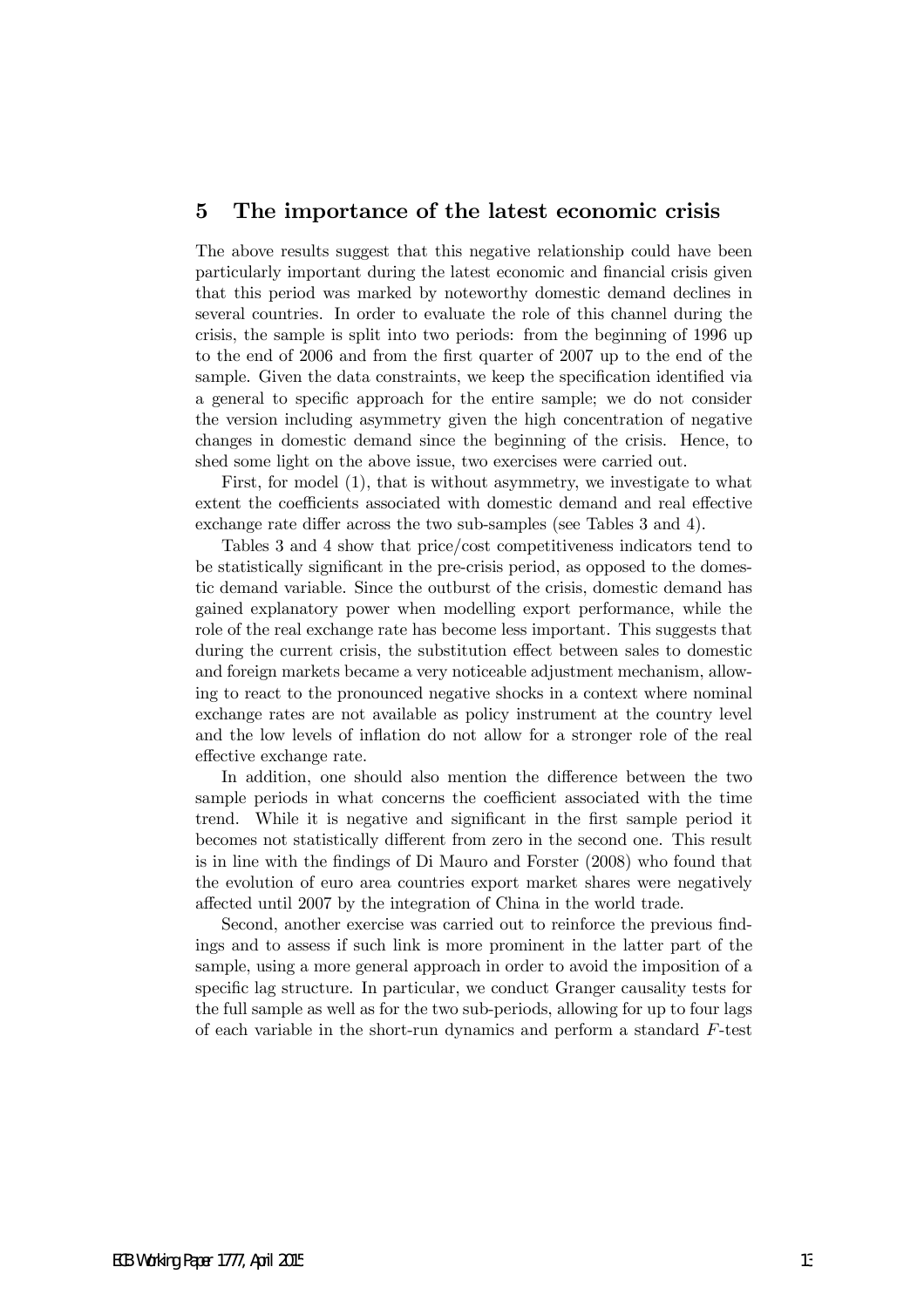|                                     | GDP        | CPI        | ULCT       |
|-------------------------------------|------------|------------|------------|
| Constant                            | 1.051      | 1.018      | 0.710      |
|                                     | 5.73       | 5.01       | 3.90       |
| $\Delta X_{t-1} - \Delta D_{t-1}^*$ | $-0.235$   | $-0.256$   | $-0.233$   |
|                                     | $-5.26$    | $-5.69$    | $-5.15$    |
| $\Delta X_{t-3} - \Delta D_{t-3}^*$ | $-0.074$   | $-0.073$   | $-0.039$   |
|                                     | $-1.77$    | $-1.77$    | $-0.95$    |
| $\Delta E_{t-1}$                    | $-0.044$   | $-0.164$   | $-0.115$   |
|                                     | $-0.69$    | $-2.11$    | $-1.87$    |
| $\Delta E_{t-2}$                    | $-0.094$   | $-0.209$   | $-0.096$   |
|                                     | $-2.27$    | $-3.12$    | $-2.12$    |
| $\Delta DD_{t-2}$                   | $-0.041$   | $-0.045$   | $-0.044$   |
|                                     | $-0.71$    | $-0.79$    | $-0.74$    |
| $X_{t-1} - D_{t-1}^*$               | $-0.071$   | $-0.066$   | $-0.058$   |
|                                     | $-5.20$    | $-4.69$    | $-4.25$    |
| $E_{t-1}$                           | $-0.074$   | $-0.078$   | $-0.027$   |
|                                     | $-3.87$    | $-3.43$    | $-1.43$    |
| Trend                               | $-0.00028$ | $-0.00027$ | $-0.00032$ |
|                                     | $-3.33$    | $-3.21$    | $-3.84$    |
|                                     |            |            |            |
| $R^2$                               | 0.203      | 0.213      | $0.182\,$  |
| Countries                           | 11         | 11         | 11         |
| Observations                        | 476        | 476        | 476        |
| Sample period                       | 96Q1-06Q4  | 96Q1-06Q4  | 96Q1-06Q4  |

Table 3: Estimated models for the pre-crisis sample period

on the coefficients associated with domestic demand changes.

The resulting test statistics for the two considered specifications in the previous section, i.e. with and without asymmetry, are reported in Tables 5 and 6 respectively, with the corresponding p-values appearing below each test result.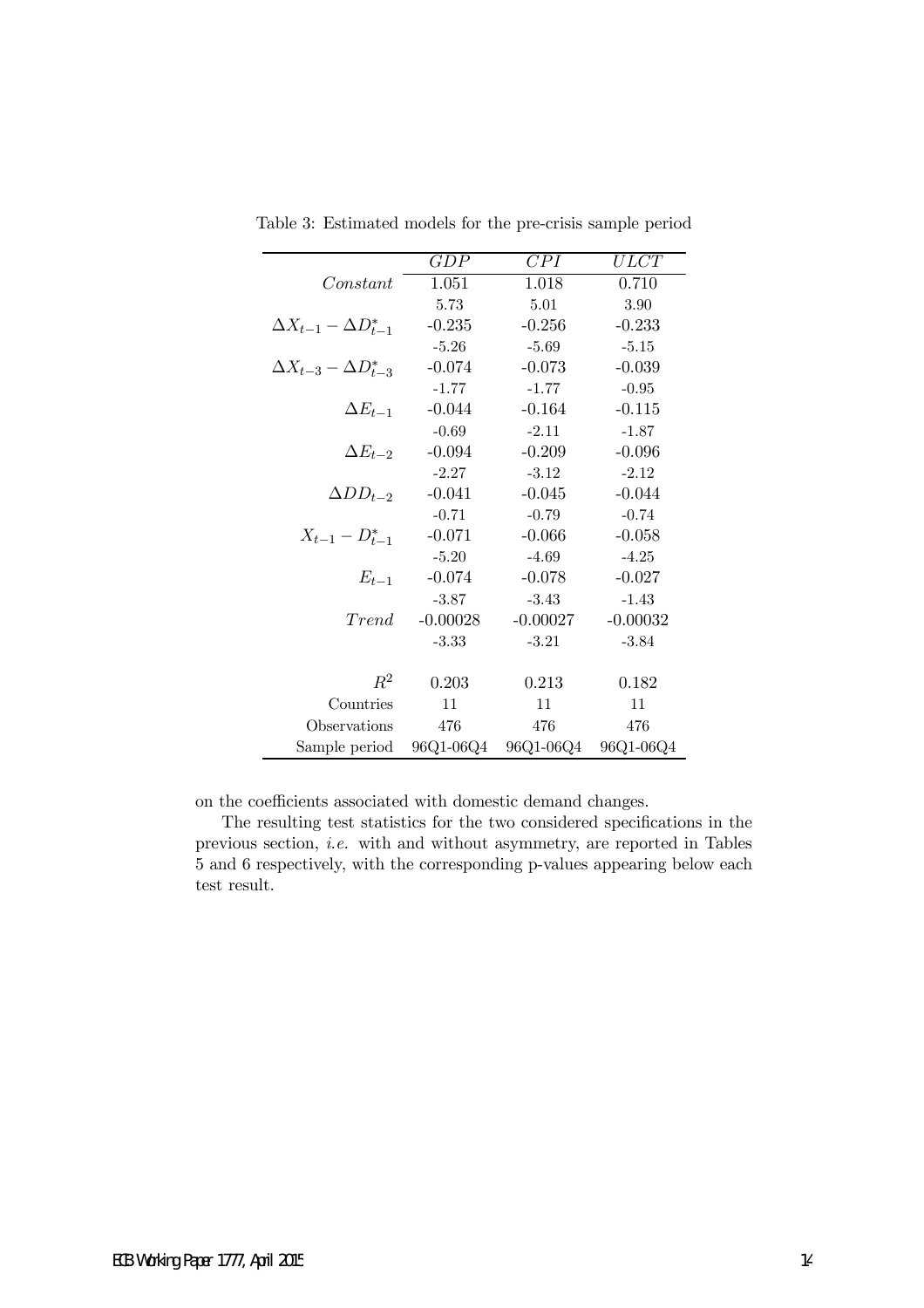|                                     |            |            | $\mathbf{C}$ |
|-------------------------------------|------------|------------|--------------|
|                                     | GDP        | CPI        | ULCT         |
| Constant                            | 1.488      | 1.314      | 1.110        |
|                                     | 2.65       | 2.25       | 2.52         |
| $\Delta X_{t-1} - \Delta D_{t-1}^*$ | $-0.286$   | $-0.291$   | $-0.303$     |
|                                     | $-4.95$    | $-5.08$    | $-5.33$      |
| $\Delta X_{t-3} - \Delta D_{t-3}^*$ | $-0.161$   | $-0.160$   | $-0.157$     |
|                                     | $-2.96$    | $-2.94$    | $-2.89$      |
| $\Delta E_{t-1}$                    | $-0.061$   | 0.073      | 0.038        |
|                                     | $-0.49$    | $0.55\,$   | $-0.47$      |
| $\Delta E_{t-2}$                    | $-0.090$   | $-0.220$   | $-0.197$     |
|                                     | $-0.72$    | $-1.57$    | $-2.15$      |
| $\Delta DD_{t-2}$                   | $-0.150$   | $-0.169$   | $-0.127$     |
|                                     | $-2.15$    | $-2.41$    | $-1.81$      |
| $X_{t-1} - D_{t-1}^*$               | $-0.123$   | $-0.066$   | $-116$       |
|                                     | $-3.45$    | $-3.42$    | $-3.33$      |
| $E_{t-1}$                           | $-0.045$   | $-0.023$   | 0.004        |
|                                     | $-0.720$   | $-0.29$    | 0.07         |
| Trend                               | $-0.00020$ | $-0.00013$ | $-0.00000$   |
|                                     | $-0.73$    | $-0.50$    | $-0.18$      |
|                                     |            |            |              |
| $R^2$                               | 0.186      | 0.189      | 0.196        |
| Countries                           | 11         | 11         | 11           |
| Observations                        | 289        | 289        | 289          |
| Sample period                       | 07Q1-13Q3  | 07Q1-13Q3  | 07Q1-13Q3    |

Table 4: Estimated models for the period covering the crisis

Table 5: Granger causality test for domestic demand changes

|                                 |       | CPI   | <i>ULCT</i> |
|---------------------------------|-------|-------|-------------|
| ADD                             |       |       |             |
| Full sample $(96Q2-13Q3)$       | 1.57  | 3.05  | 3.16        |
|                                 | 0.178 | 0.016 | 0.013       |
| Pre-crisis period $(96Q2-06Q4)$ | 0.47  | 0.77  | 0.75        |
|                                 | 0.755 | 0.544 | 0.552       |
| Crisis period $(07Q1-13Q3)$     | 2.39  | 3.30  | 3.65        |
|                                 | 0.051 | 0.011 | 0.006       |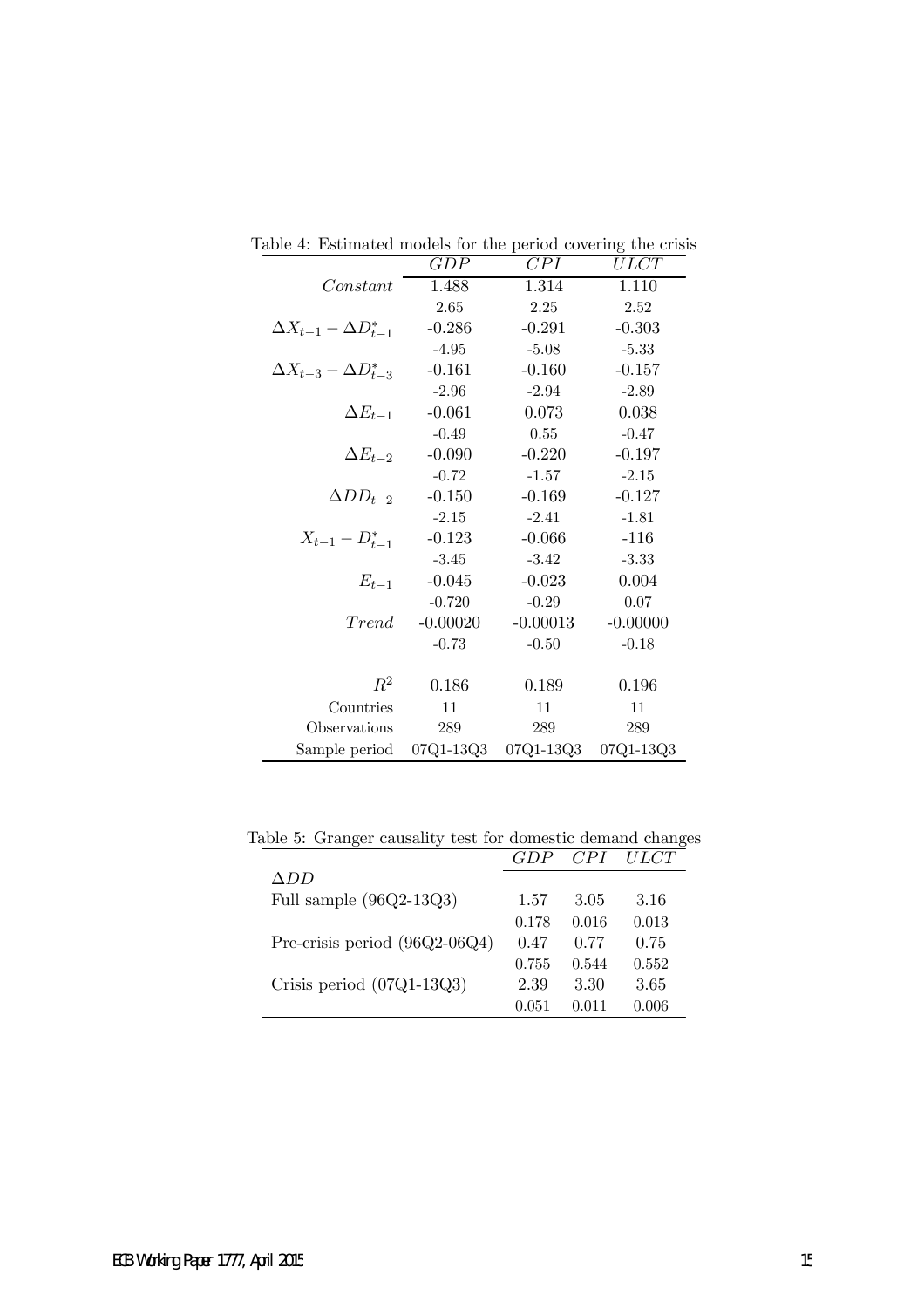|                                 | GDP   | CPI   | ULCT  |
|---------------------------------|-------|-------|-------|
| $\Delta D D^+$                  |       |       |       |
| Full sample $(96Q2-13Q3)$       | 0.40  | 0.65  | 0.67  |
|                                 | 0.801 | 0.625 | 0.611 |
| Pre-crisis period (96Q2-06Q4)   | 0.66  | 0.62  | 0.46  |
|                                 | 0.618 | 0.641 | 0.763 |
| Crisis period $(07Q1-13Q3)$     | 0.57  | 0.56  | 0.51  |
|                                 | 0.681 | 0.688 | 0.726 |
| $\Delta D D^-$                  |       |       |       |
| Full sample $(96Q2-13Q3)$       | 1.96  | 2.98  | 3.07  |
|                                 | 0.097 | 0.018 | 0.015 |
| Pre-crisis period $(96Q2-06Q4)$ | 0.98  | 1.38  | 1.28  |
|                                 | 0.414 | 0.237 | 0.275 |
| Crisis period $(07Q1-13Q3)$     | 2.21  | 2.81  | 3.48  |
|                                 | 0.067 | 0.025 | 0.008 |

Table 6: Granger causality test for asymmetric domestic demand changes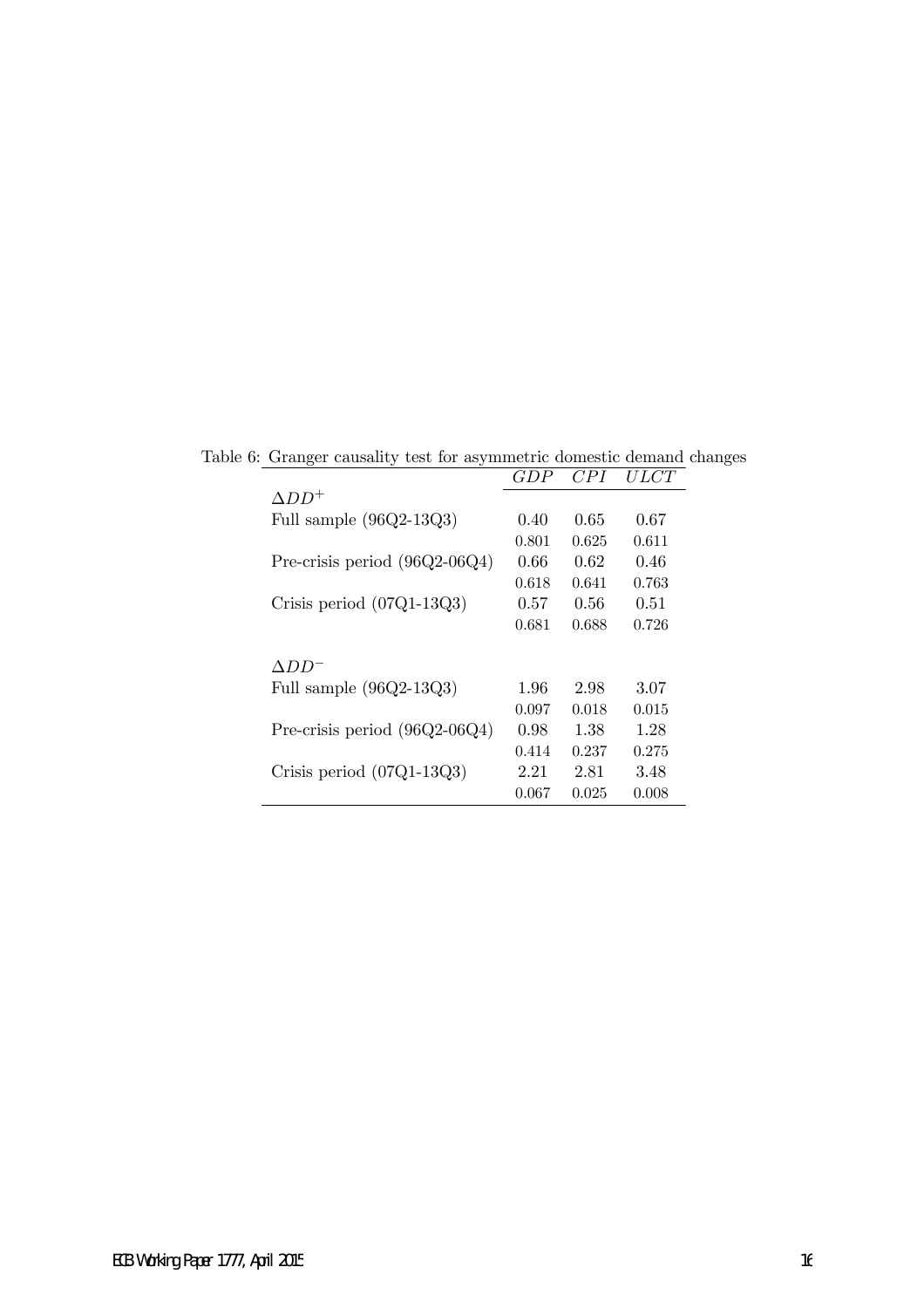Table 5 suggests that domestic demand changes seem to Granger cause exports performance over the entire sample, although not significantly when one considers the GDP-based price competitiveness indicator. The subsample analysis clearly shows that this negative relationship between domestic demand and exports is only relevant during the latest economic and financial crisis period.

Table 6 further investigates this effect by disentagling between increases and declines in domestic demand. Irrespective of the price competitiveness indicator and sample period, the positive changes in domestic demand do not Granger cause export performance. In contrast, declines in domestic demand, concentrated in the crisis period, Granger cause exports behaviour. Once again, the results point to the reallocation of resources between domestic and foreign markets as an adjustment mechanism that emerged during the crisis.

# 6 Conclusions

The results based on a dynamic panel data model for eleven euro area countries over the last two decades suggest there is a trade-off between domestic demand and exports. This relationship appears to be asymmetric, as the link is much stronger when domestic demand decreases. Weakness in the internal market might translate into increased efforts to serve markets abroad, which are relatively more attractive, but, conversely, during times of boom, exports are not significantly affected by the expansion of domestic demand. One possible explanation for this asymmetry might be the fact that an increase in the extensive margin comes on the back of fixed sunk costs which need to be paid when entering a foreign market. The asymmetric relationship between domestic demand and exports implies that market share gains as a result of falling domestic demand lead to a lasting expansion on external markets and not to a merely cyclical improvement in trade outcomes.

Given that most of the declines in domestic demand occurred during the crisis period, when some of the euro area countries experienced significant drops in the domestic market, this reorientation of firms to foreign markets could represent a new adjustment channel to strong negative shocks. From a policy perspective, this channel might allow the euro area countries which came under stress to improve their external trade balances, in a context where nominal exchange rate is not available as a policy instrument at the country level and the low levels of inflation do not allow for a stronger role of the real effective exchange rate. Hence, the evolution of domestic demand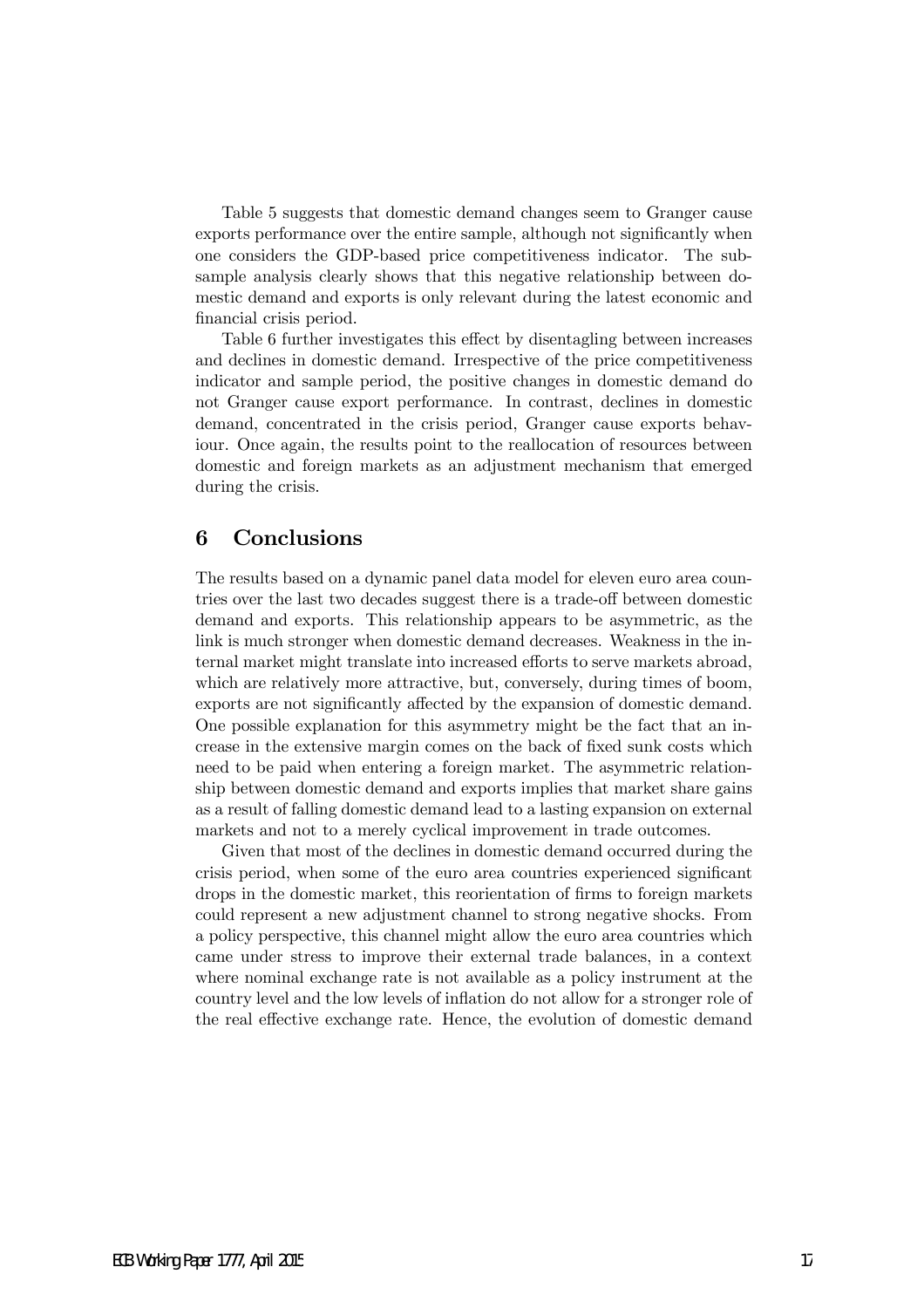reinforced its role in the adjustment of external imbalances, affecting not only imports, but also export performance.

# References

- [1] Allard, C. (2009) "Competitiveness in Central-Europe: What has happened since EU accession?", IMF Working Paper no. 121.
- [2] Altomonte, C., Sono, T. and Vandenbussche, H. (2013) "Firm-level productivity and exporting: diagnosing the role of financial constraints", Chapter 2 in Product Market Review 2013, EU publication.
- [3] Alvarez, J. and Arellano, M. (2003) "The Time Series and Cross-Section Asymptotics of Dynamic Panel Data Estimators", Econometrica, 71 (4), 1121-1159.
- [4] Arellano, M. and Bond, S. (1991) "Some tests of specification for panel data: Monte Carlo evidence and an application to employment equations", Review of Economic Studies, 58, 277-297.
- [5] Ball, R. J., Eaton, J. R. and Steuer, M. D. (1966) "The Relationship Between United Kingdom Export Performance in Manufactures and the Internal Pressure of Demand", The Economic Journal, vol. 76 no. 303, 501-518.
- [6] Belke, A., A. Oeking and R. Setzer (2014) "Exports and capacity constraints — a smooth transition regression model for six euro area countries", ECB Working Paper no. 1740, European Central Bank.
- [7] Bernard, A. and Wagner, J. (2001) "Export Entry and Exit by German Firms", Welktwirtschaftliches Archiv, 137, 1, 105-123.
- [8] Ca'Zorzi, M. and Schnatz, B. (2007) "Explaining and forecasting Euro Area exports: Which competitiveness indicator performs best?", ECB Working Paper no. 833.
- [9] Christodoulopoulou, S., and Tkačevs, O. (2014) "Measuring the effectiveness of cost and price competitiveness in external rebalancing of euro area countries. What do alternative HCIS tell us?", ECB Working Paper no. 1736.
- [10] di Mauro, F. and K. Forster (2008) "Globalisation and the competitiveness of the euro area", ECB Occasional Paper, no 97.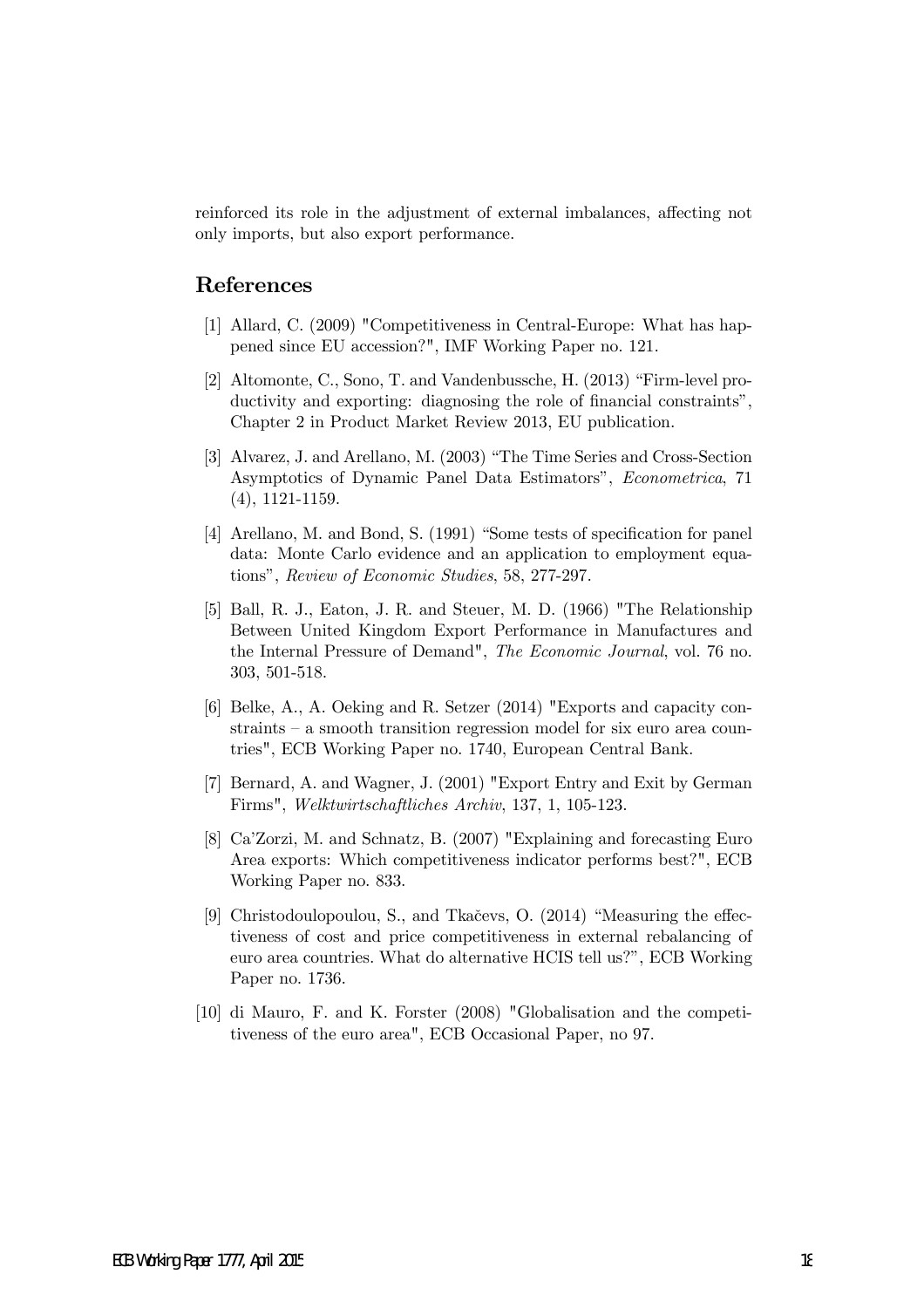- [11] Dieppe, A. and T. Warmedinger (2007) "Modelling intra- and extraarea trade substitution and exchange rate pass-through in the euro area", ECB Working Paper no. 760.
- [12] European Central Bank (2013) "Country adjustment in the euro area", Monthly Bulletin, May, pp. 85-102.
- [13] Esteves, P. S. and Rua, A. (2013) "Is there a role for domestic demand pressure on export performance?", ECB Working Paper no 1594, European Central Bank.
- [14] Esteves, P. S. and Rua, A. (2015) "Is there a role for domestic demand pressure on export performance?", Empirical Economics, forthcoming.
- [15] Fagan, G., Henry, J. and Mestre, R. (2001) "An Area-Wide Model for the euro area", Working Paper no. 42, European Central Bank.
- [16] Fagan, G., Henry, J. and Mestre, R. (2005) "An Area-Wide Model for the euro area", Economic Modelling, 22(1), 39-59.
- [17] Gros, D., Cinzia, A., Belke, A. H., Coutinho, L. and Giovannini, A. (2014) "Implementation of the Macroeconomic Adjustment Programmes in the Euro Area: State-of-Play", Economic Policy, CEPS Paperbacks.
- [18] Hall, P. A. (2012), "The economics and politics of the euro crisis", German Politics, 21(4), 355-371.
- [19] Hubrich, K. and Karlsson, T. (2010) "Trade Consistency in the Context of the Eurosystem Projection Exercises: An Overview", ECB Occasional Paper no. 108, European Central Bank.
- [20] Impullitti, G., Irarrazabal, A. and Opromolla, L. D. (2012) "A Theory of Entry into and Exit from Export Markets", Journal of International Economics, forthcoming.
- [21] International Monetary Fund (2013) "External rebalancing in the euro area", IMF World Economic Outlook, October, 45-48.
- [22] Melitz, M. (2003) "The Impact of Trade on Intra-Industry Reallocations and Aggregate Industry Productivity", Econometrica, 71(6), 1695-1725.
- [23] Nickell, S. J. (1981) "Biases in dynamic models with fixed effects", Econometrica, 49, 1417-1426.